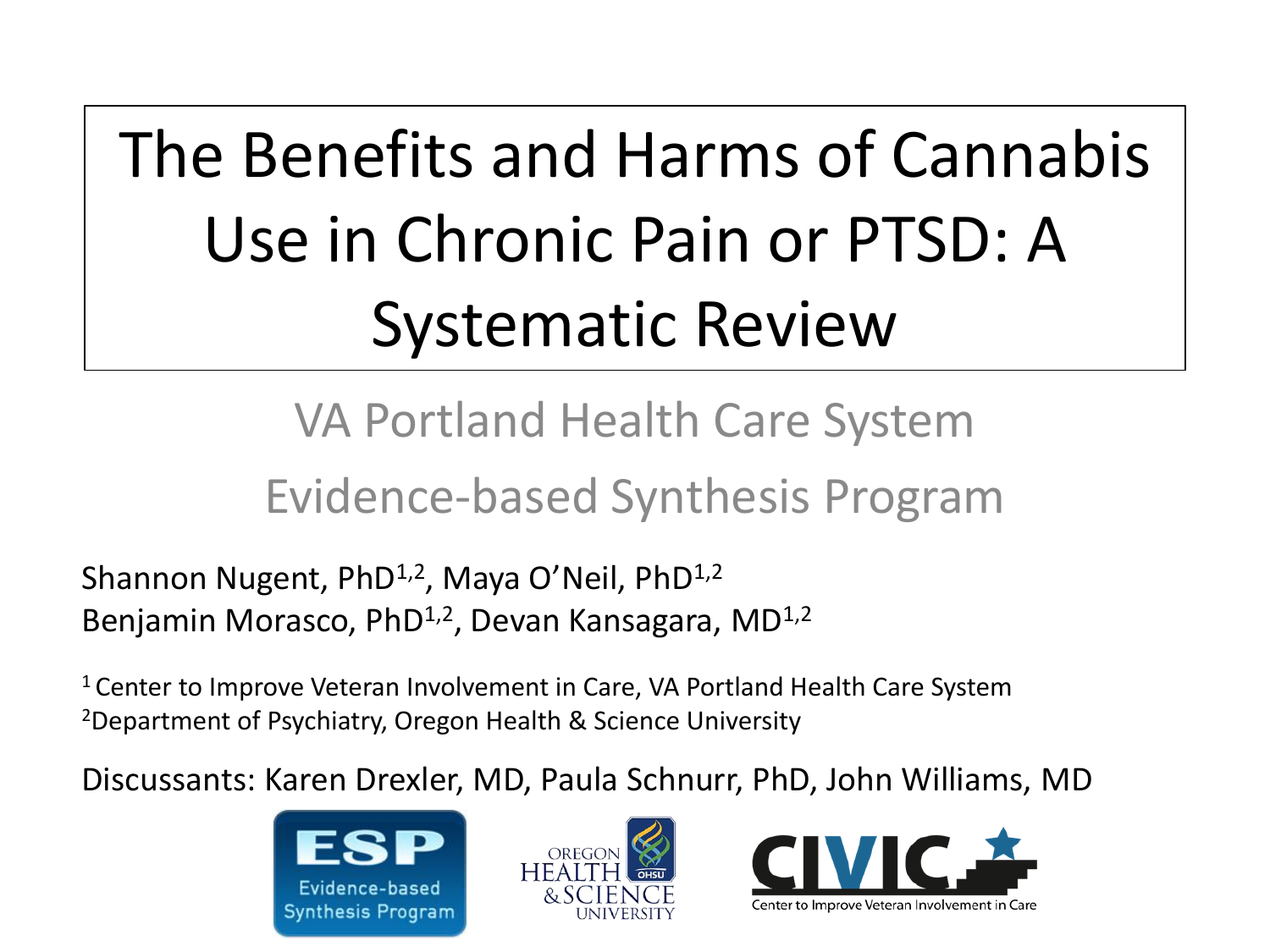## Acknowledgments

Co-authors Camille Elven, MD Michele Freeman, MPH Karli Kondo, PhD Allison Low, BA Makalapua Motu'apuaka, BA Robin Paynter, MLIS Bernadette Zakher, **MBBS** 

Technical Expert Panel (TEP)/Peer Reviewers Marcel Bonn- Miller, PhD Deepak Cyril D'Souza, MBBS, MD Karen Drexler, MD Amy Kilbourne, MD, MPH Erin Krebs, MD, MPH Ilene Robeck, MD Andrew Saxon, MD

Operational Partners Nancy Bernardy, PhD Karen Drexler, MD Jack Rosenberg, MD Jodie Trafton, PhD





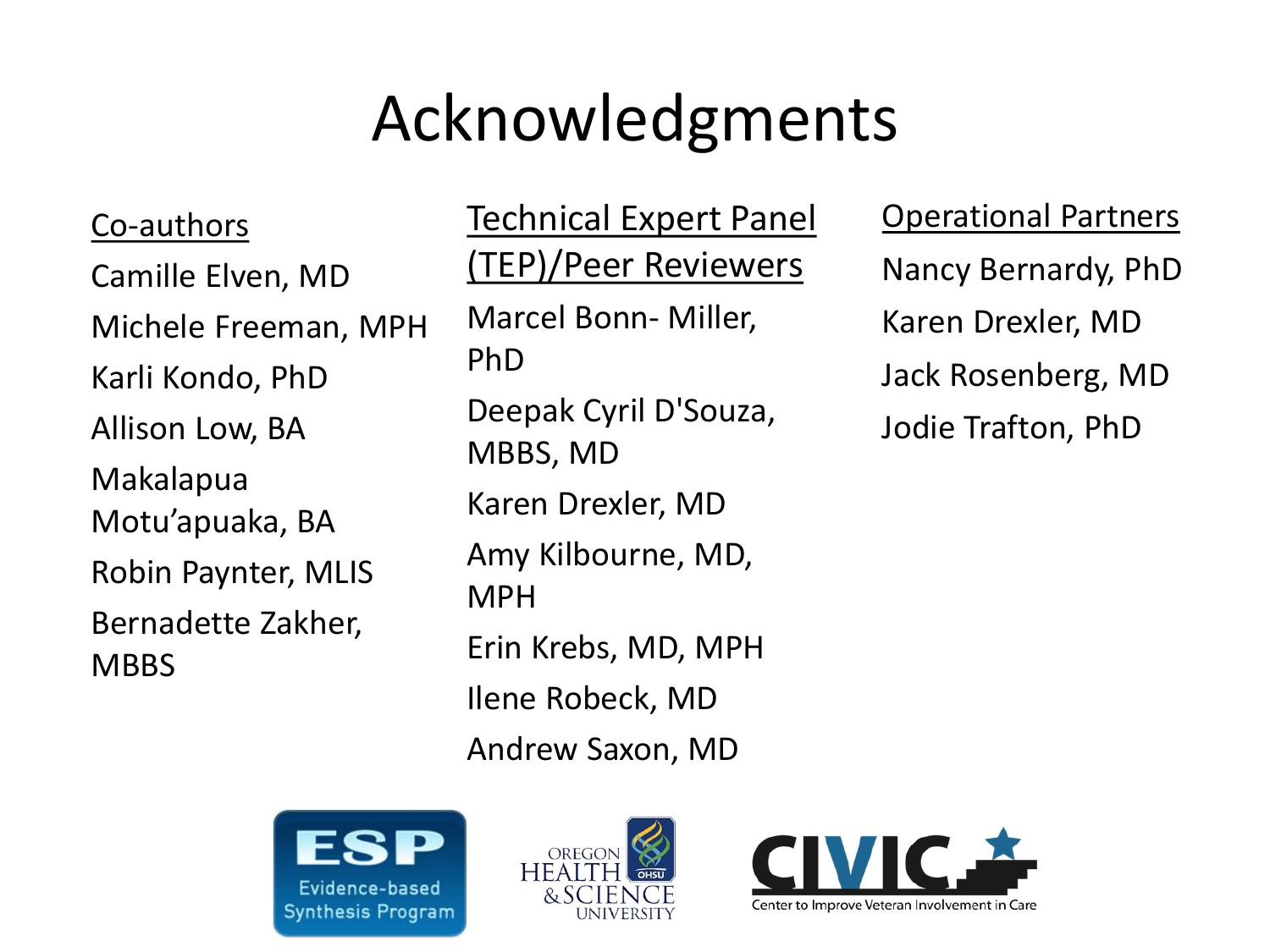# **Disclosure**

 that conflict with material presented in the report. This report is based on research conducted by the Evidence-based Synthesis Program (ESP) Center located at the Portland VA Medical Center, Portland, OR, funded by the Department of Veterans Affairs, Veterans Health Administration, Office of Research and Development, Quality Enhancement Research Initiative. The findings and conclusions in this document are those of the author(s) who are responsible for its contents; the findings and conclusions do not necessarily represent the views of the Department of Veterans Affairs or the United States government. Therefore, no statement in this article should be construed as an official position of the Department of Veterans Affairs. No investigators have any affiliations or financial involvement (*eg*, employment, consultancies, honoraria, stock ownership or options, expert testimony, grants or patents received or pending, or royalties)





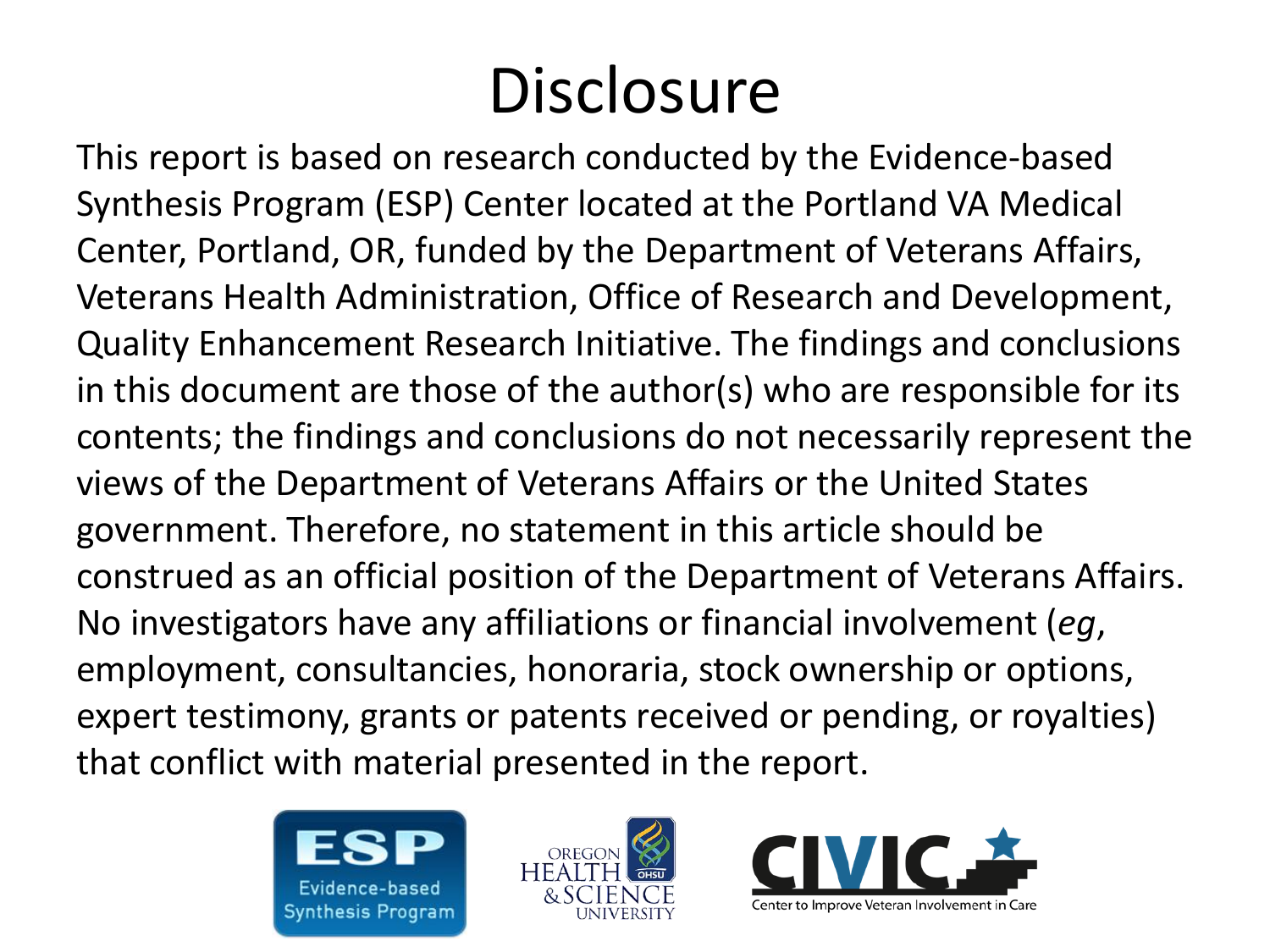# Presentation Overview

- Background
	- Changing culture of cannabis in the U.S.
- Methods
- Results
	- Chronic pain, PTSD, Harms
- Panel Discussion
	- Clinical considerations and implications
- Participant Questions





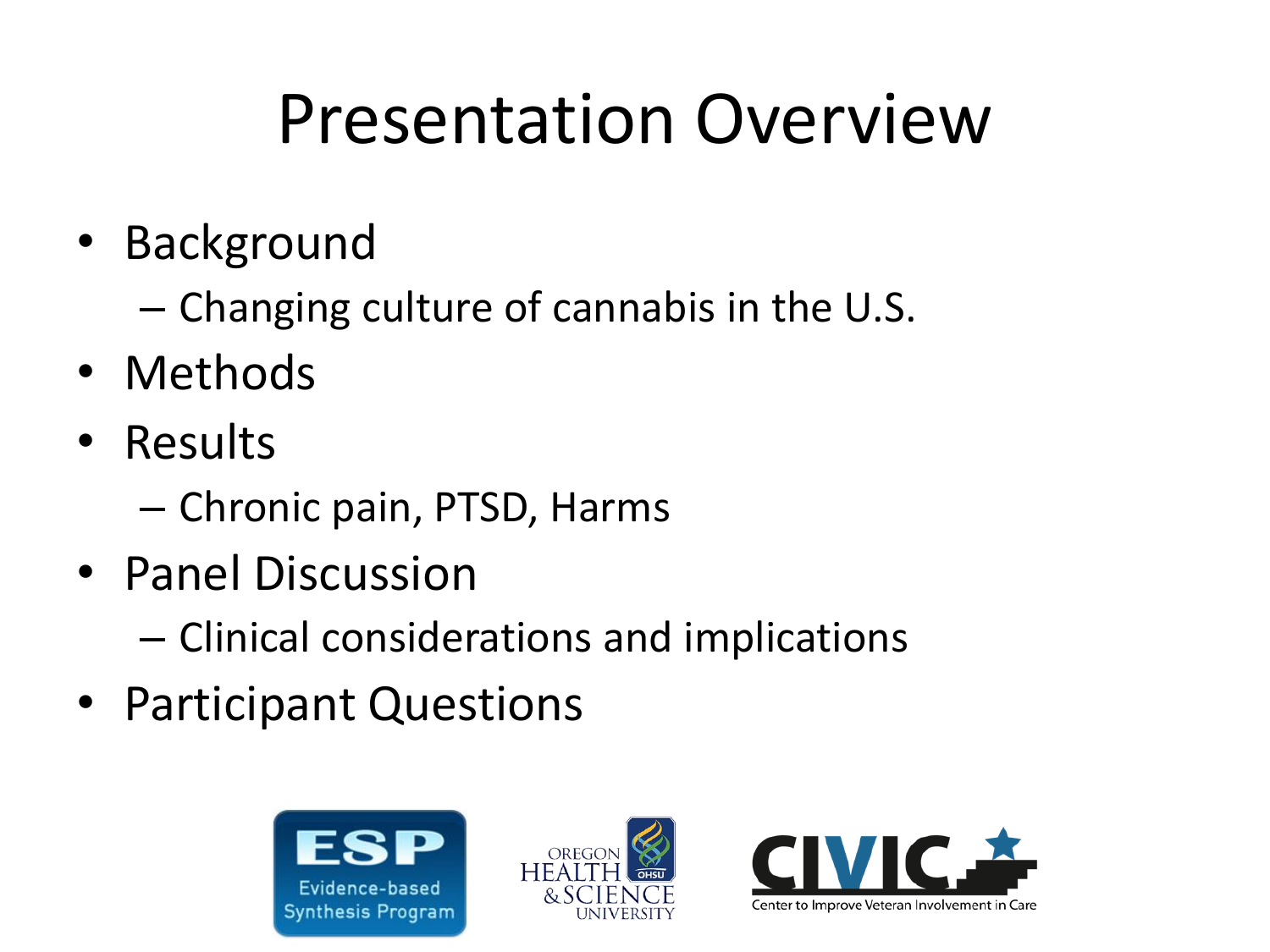# VA Evidence-based Synthesis Program **Overview**

- Sponsored by VA Office of Research and Development and the Quality Enhancement Research Initiative (QUERI)
- Established to provide timely and accurate syntheses/reviews of healthcare topics identified by VA clinicians, managers, and policy-makers, as they work to improve the health and healthcare of Veterans





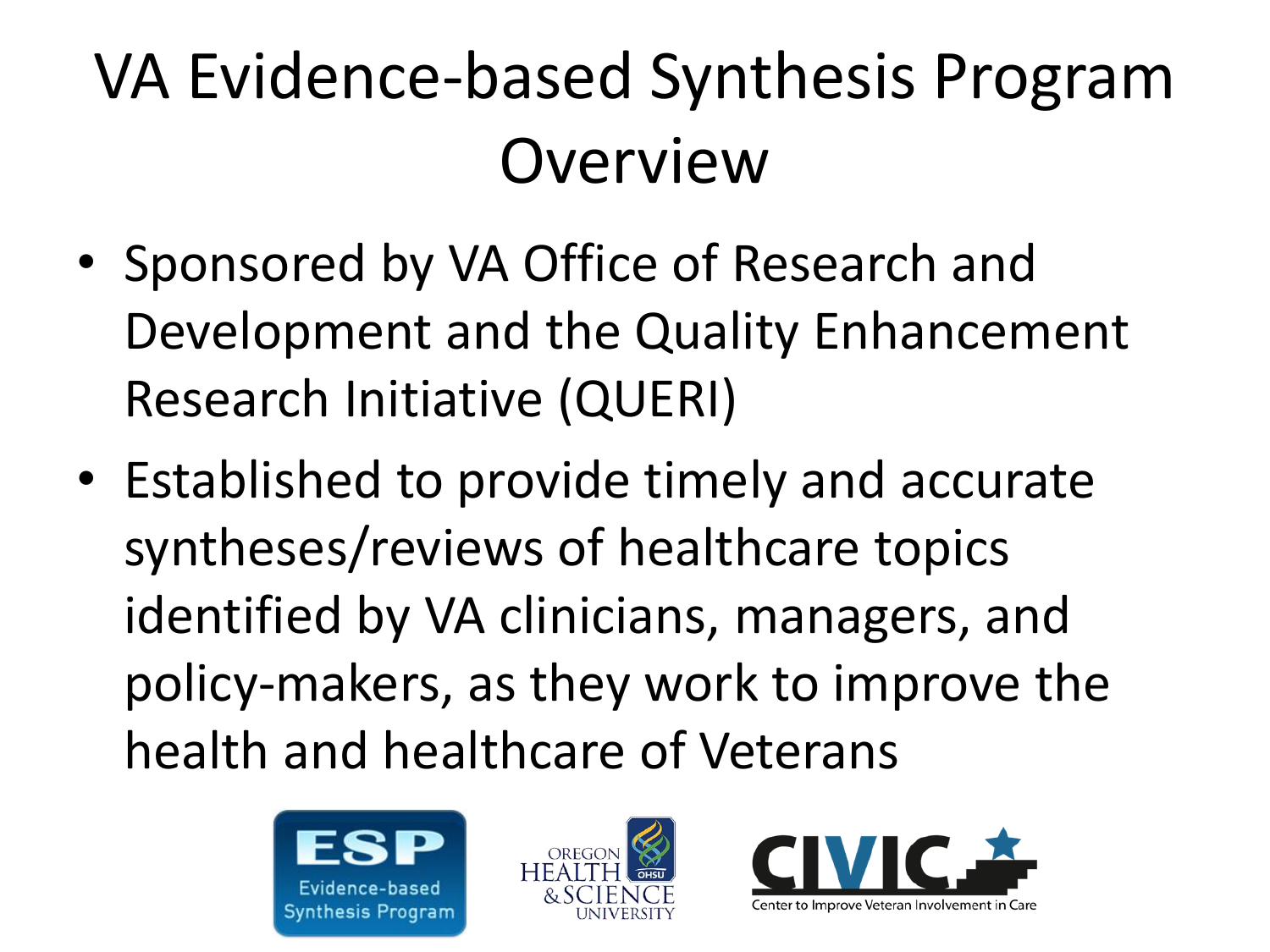## VA Evidence-based Synthesis Program:

Evidence syntheses on important clinical practice topics relevant to Veterans help:

- develop clinical policies informed by evidence the implementation of effective services
- performance measures • support VA clinical practice guidelines and
- guide future research to address clinical knowledge gaps

### Topic Nomination:

*http://www.hsrd.research.va.gov/publications/esp/ TopicNomination.cfm* 





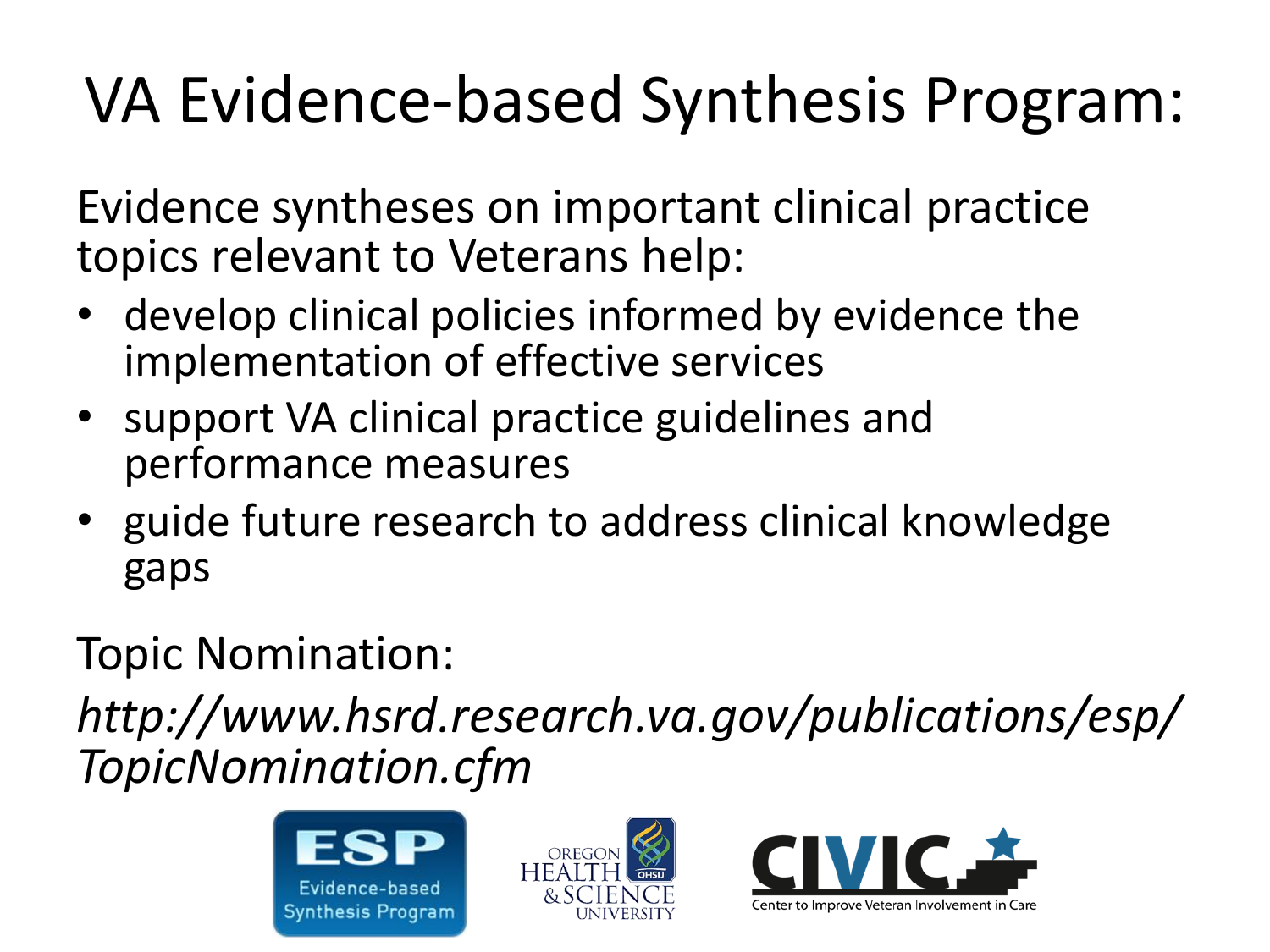# Portland VA Evidence-based Synthesis Program: Current Report

 **Background**: Cannabis is increasingly available for the treatment of chronic pain and PTSD, yet its efficacy remains uncertain

 harms of cannabis for treating chronic pain or PTSD in **Purpose**: To systematically review the benefits and adults

Full Report (Kansagara, et al.) available at the VA ESP website: [http://www.hsrd.research.va.gov/publications/esp/reports.cfm](Psychiatry-Grand-Rounds_2-28-17-v3.pptx) 





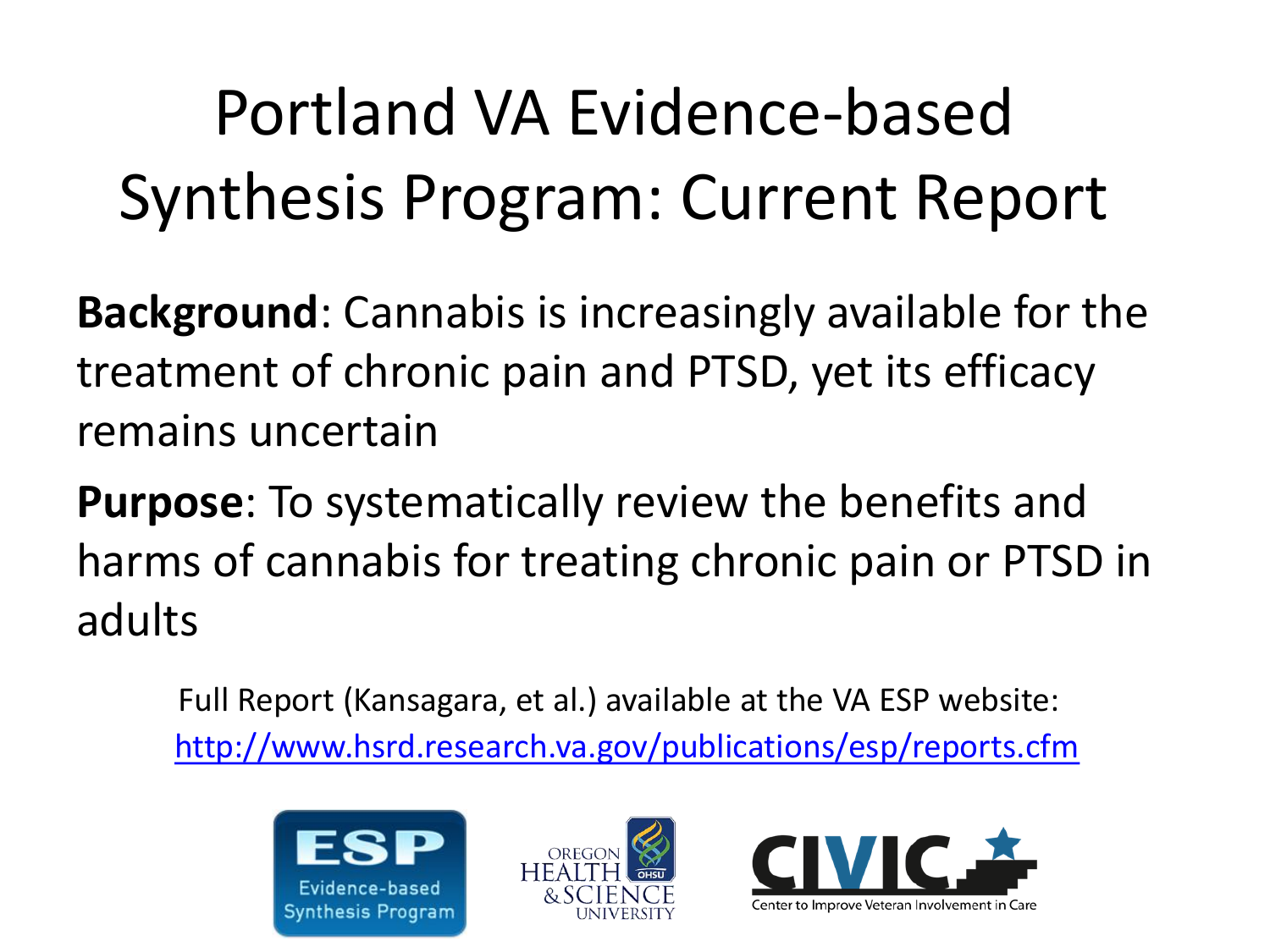# Poll Question #1

- What is your primary role (pick one)?
	- VA Clinician
	- VA Researcher
	- VA Administrator, manager or policy maker
	- Non-VA Employee
	- Other





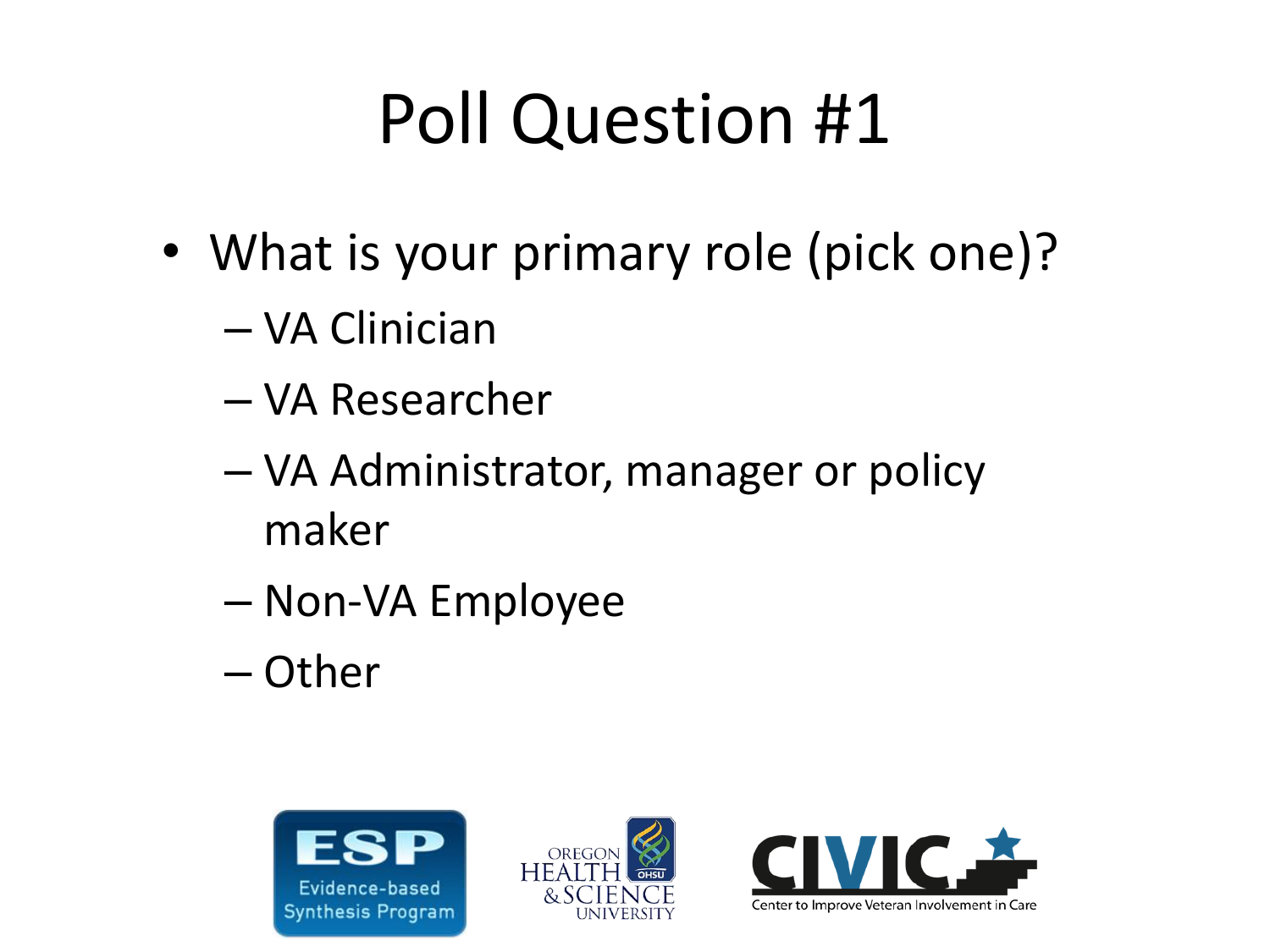### Poll Question #2

- Have you encountered a patient who uses cannabis for chronic pain or PTSD?
	- I have encountered one or more patients who use cannabis for chronic pain only.
	- I have encountered one or more patients who use cannabis for PTSD only.
	- I have encountered patients who report using cannabis for both chronic pain and PTSD.
	- I have never encountered a patient who reported using cannabis for pain or PTSD.
	- – I am not a clinician.





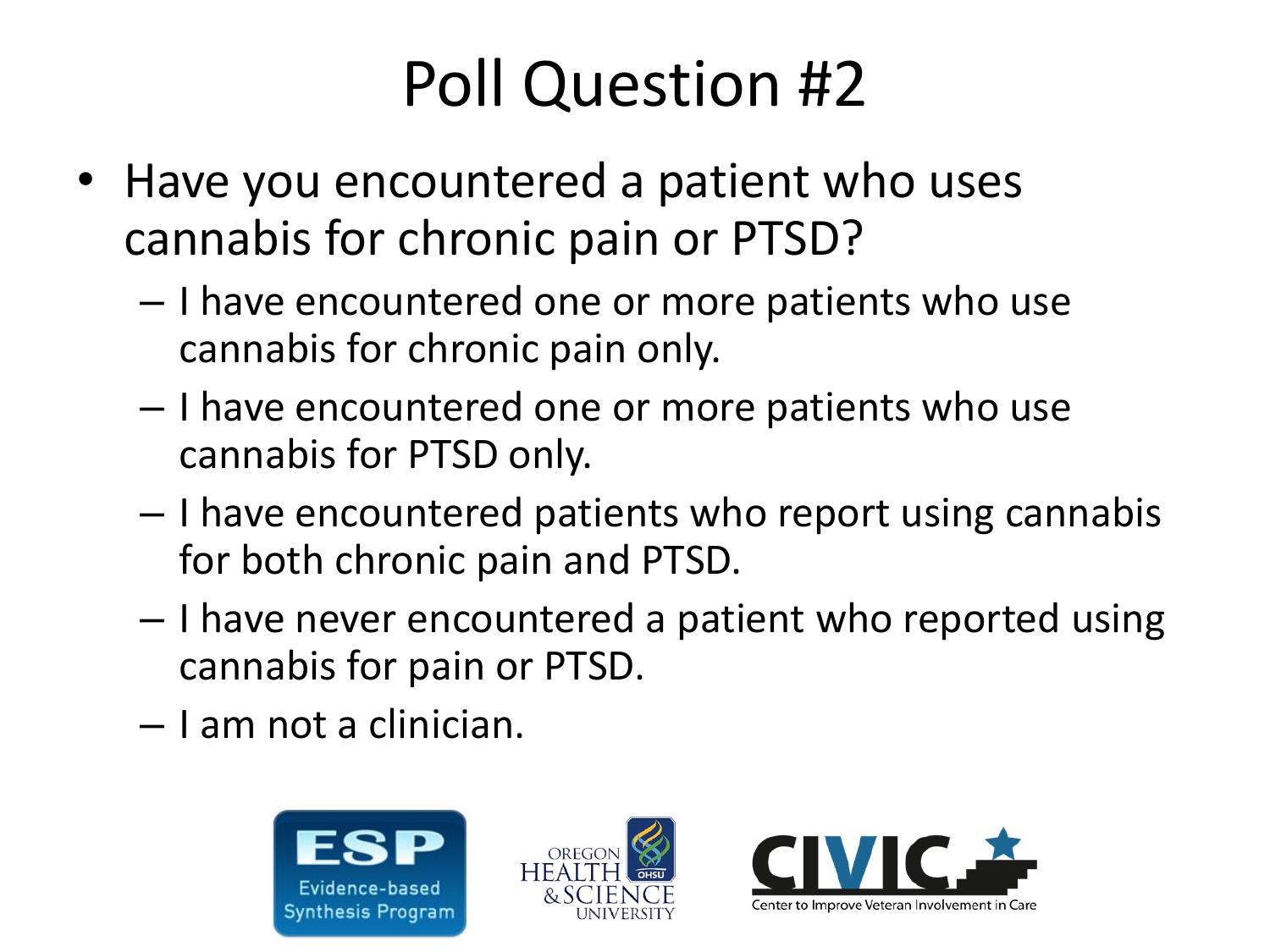### Poll Question #3

Do you recommend the medicinal use of cannabis for chronic pain or PTSD?

- –Yes, for both.
- –Yes, for chronic pain, but not PTSD
- –Yes for PTSD, but not chronic pain
- –Uncertain

 medicinal cannabis See Alder & Colbert (2013) for a similar NEJM poll related to





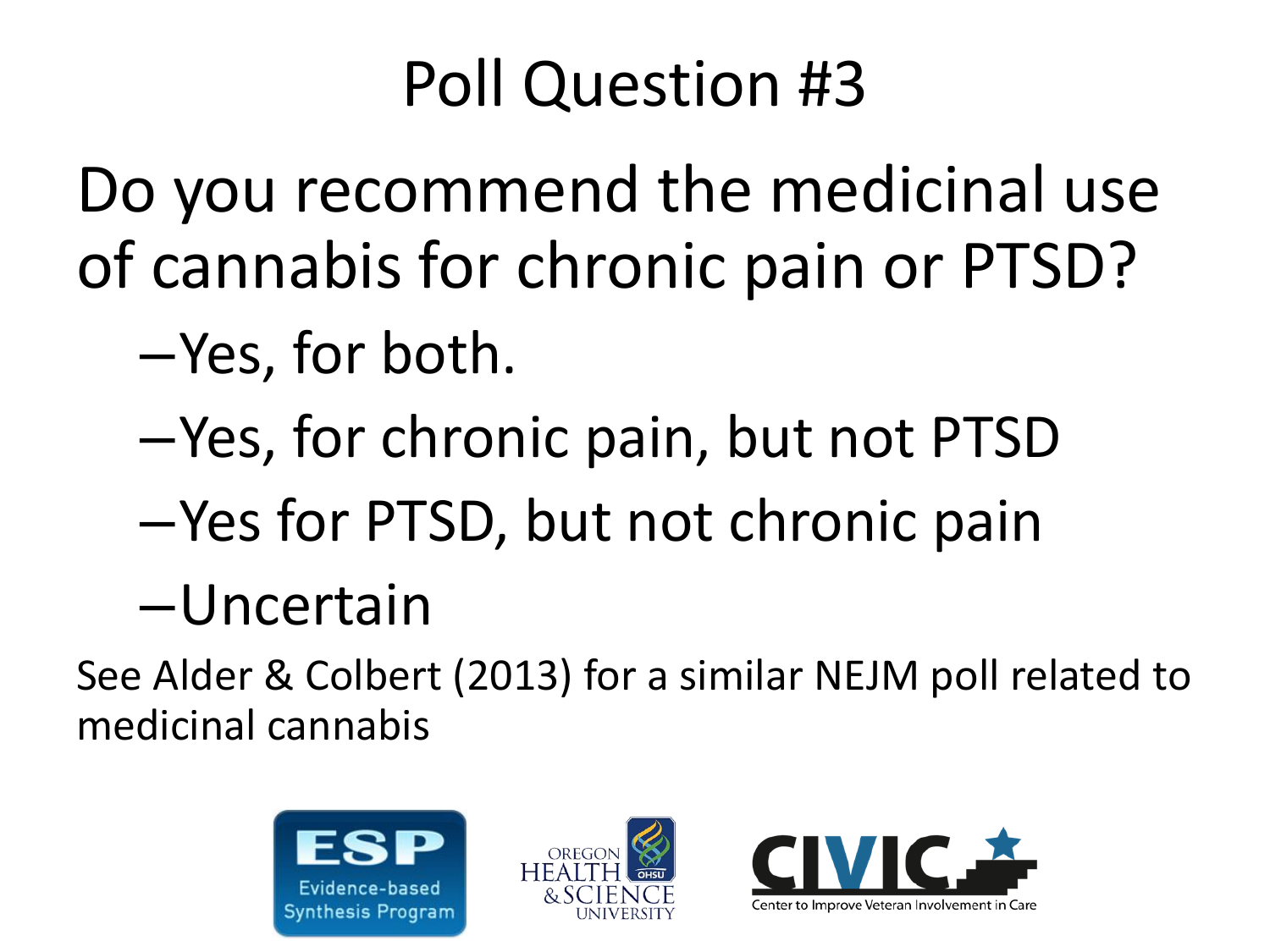





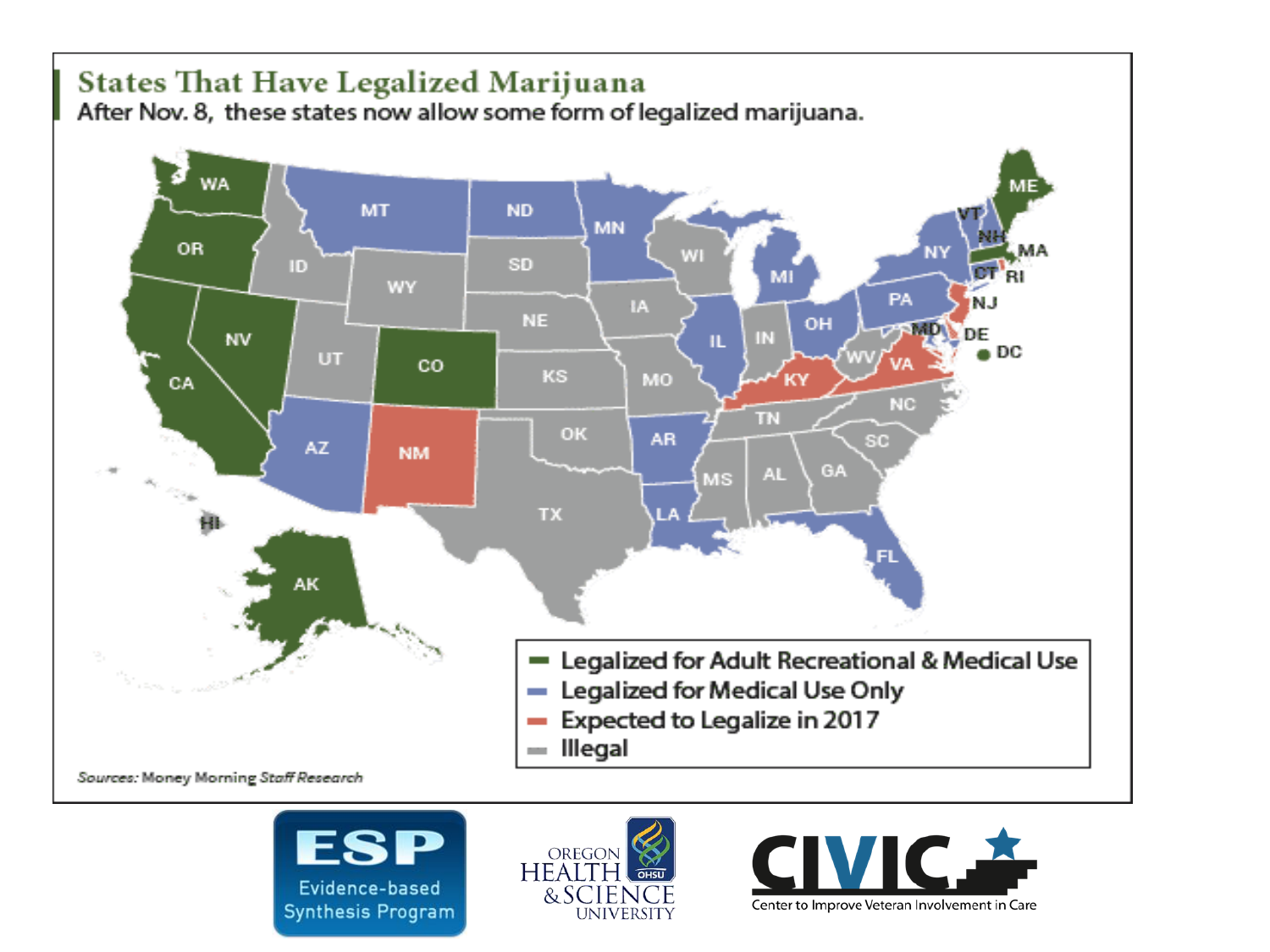### Cannabis in the U.S.

• Greater proportions of the U.S. population view cannabis as acceptable (Pew Research Center, 2015)

#### **Opinion on Legalizing Marijuana:** 1969-2015

Do you think the use of marijuana should be made legal, or not?  $(%)$ 







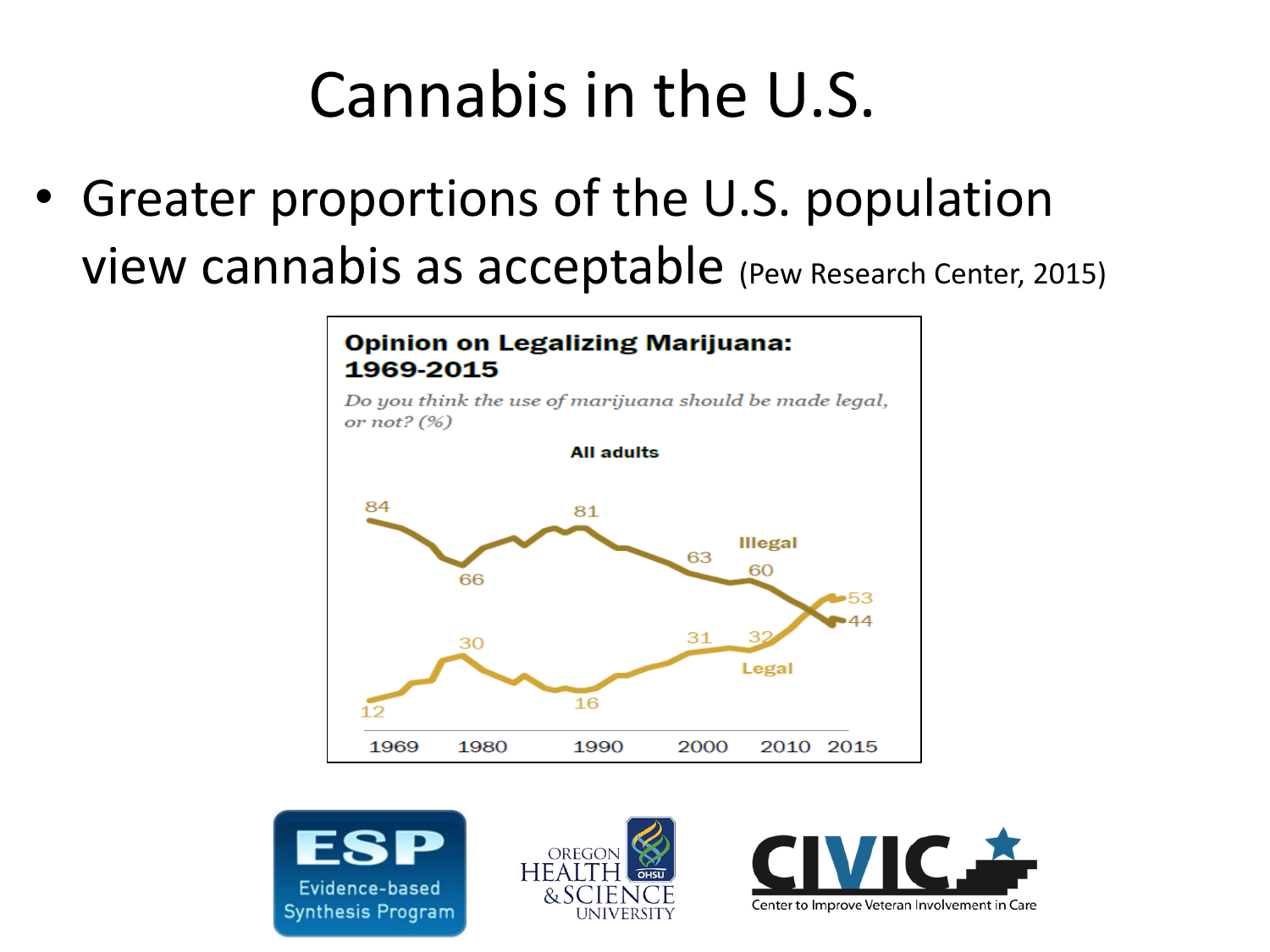### Background on Cannabis

- Cannabis has 3 major species:
	- Sativa most common
	- Indica
	- Ruderalis





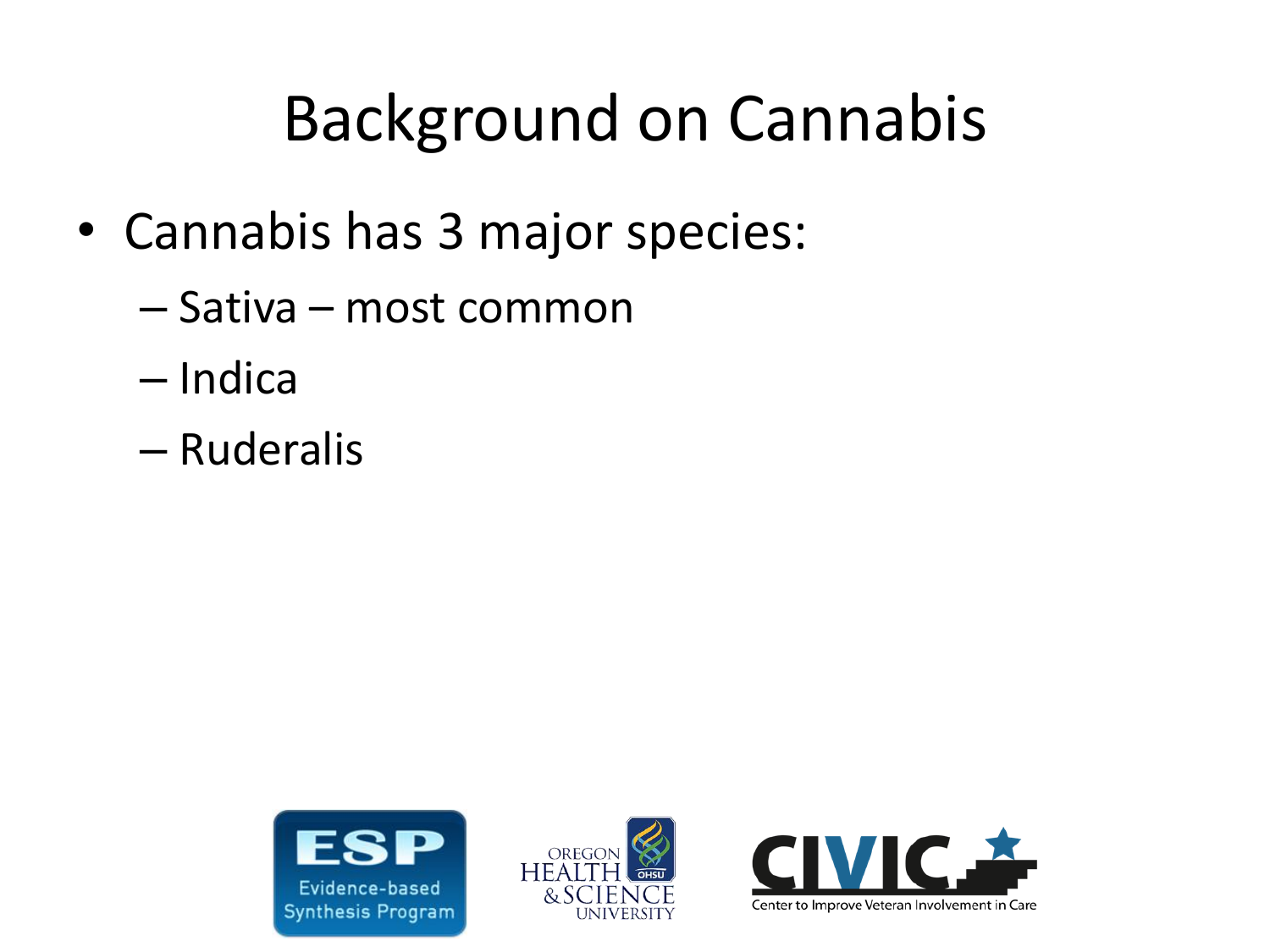# Background on Cannabis

- Delta-9-tetrahydrocannabinol (THC)
	- Most studied
	- Considered the major active molecule of cannabis
- Cannabidiol (CBD)
	- Believed to have some medical benefits, but without the euphoria produced by THC
- Potency
	- Recent increase in the potency of cannabis (Pierre, 2017)
	- Labeling inaccuracies (Vandrey et al., 2015)





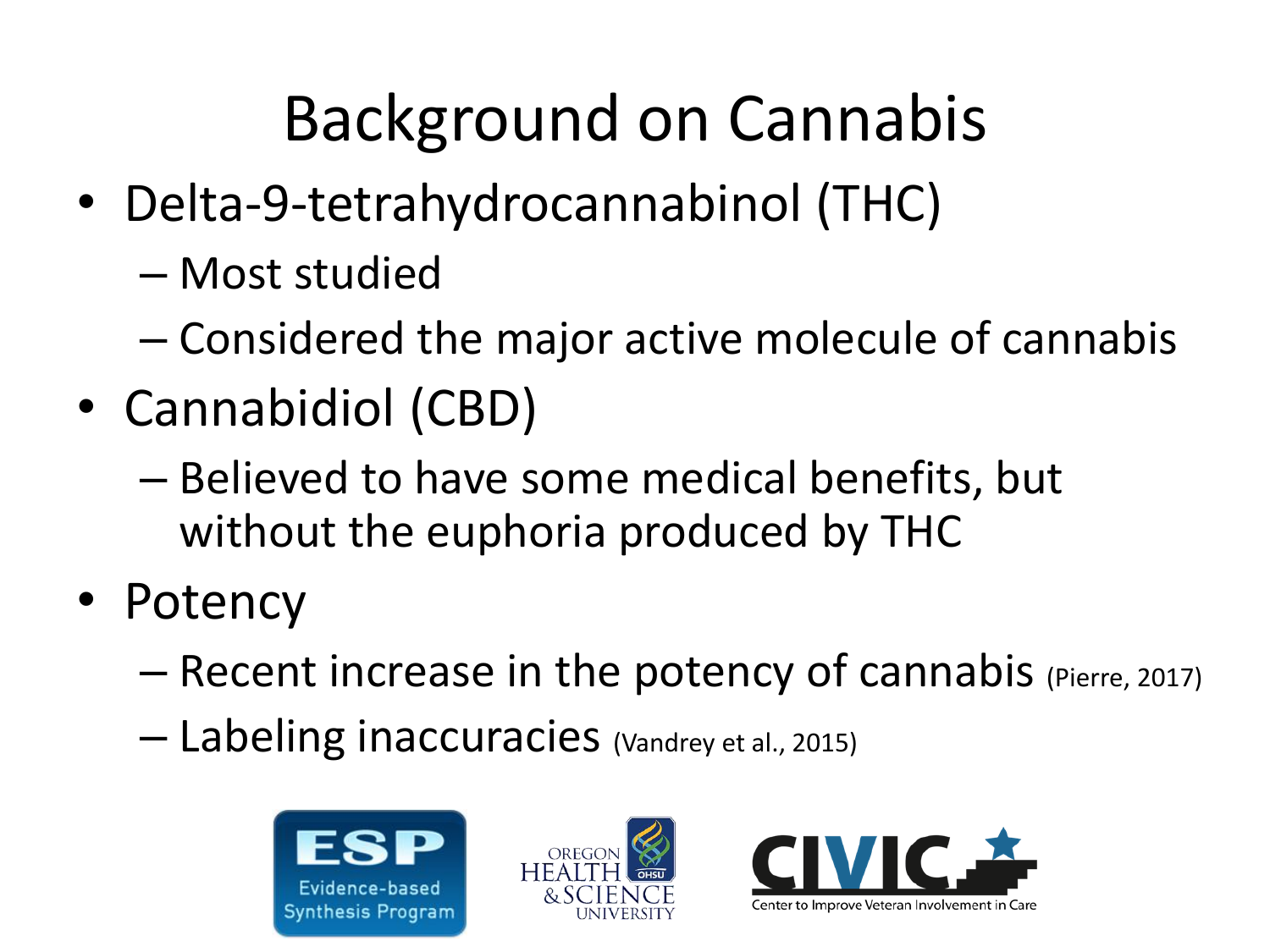# Background on Cannabis

- Numerous routes of administration
	- Smoking, edibles, tinctures, transdermal patch, suppository, topical cream, eat the raw plant, beverage, dabbing
- Different routes of administration have different effects
- ~40% of medical cannabis users use "vaping" as a route of administration (Cranford et al., 2016)





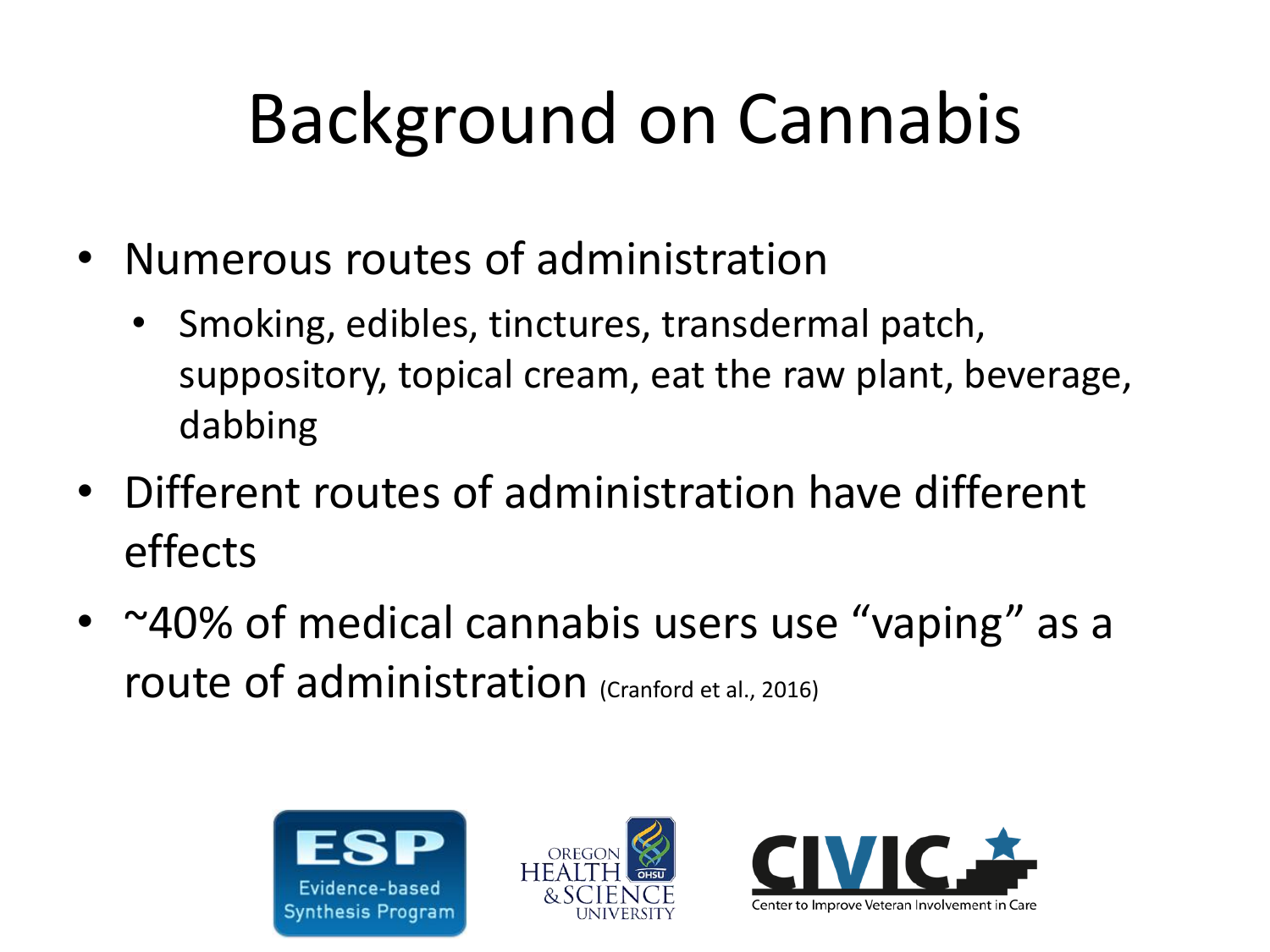# Cannabis Use for Chronic Pain

- Of patients seeking state-sanctioned medical marijuana, the most common reason is for chronic pain  $($  ~80%) (Ilgen et al., 2013)
- 20-40% of patients prescribed opioids report concurrent use of cannabis (Degenhardt et al., 2015; Reisfeld et al., 2009)





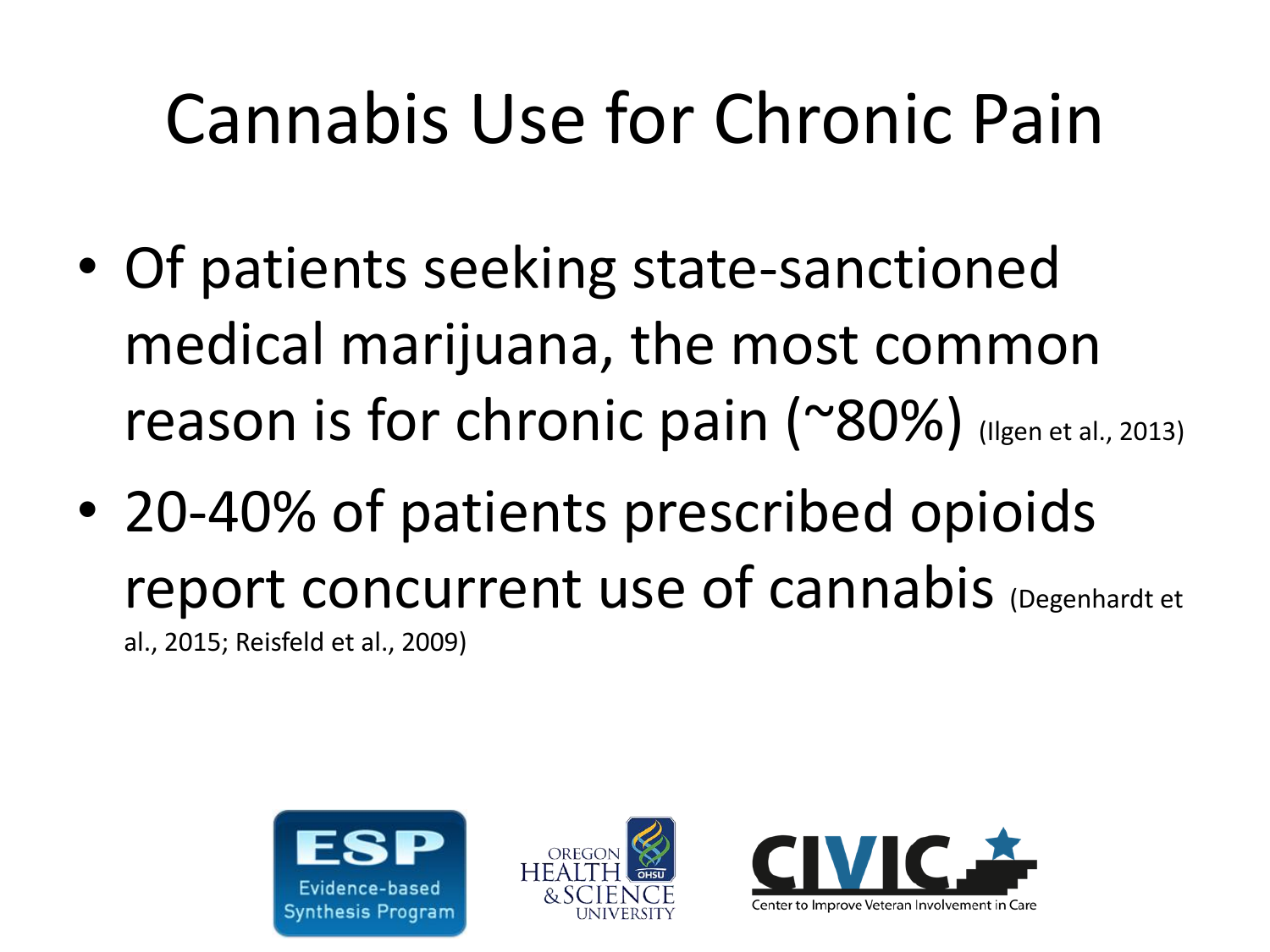# Cannabis Use for PTSD

- Over one-third of patients seeking statesanctioned medical cannabis list PTSD as the primary reason (Bowles, 2012)
- 15% of Veterans who are treated in VA outpatient PTSD clinics report recent cannabis use (Boden et al., 2013)





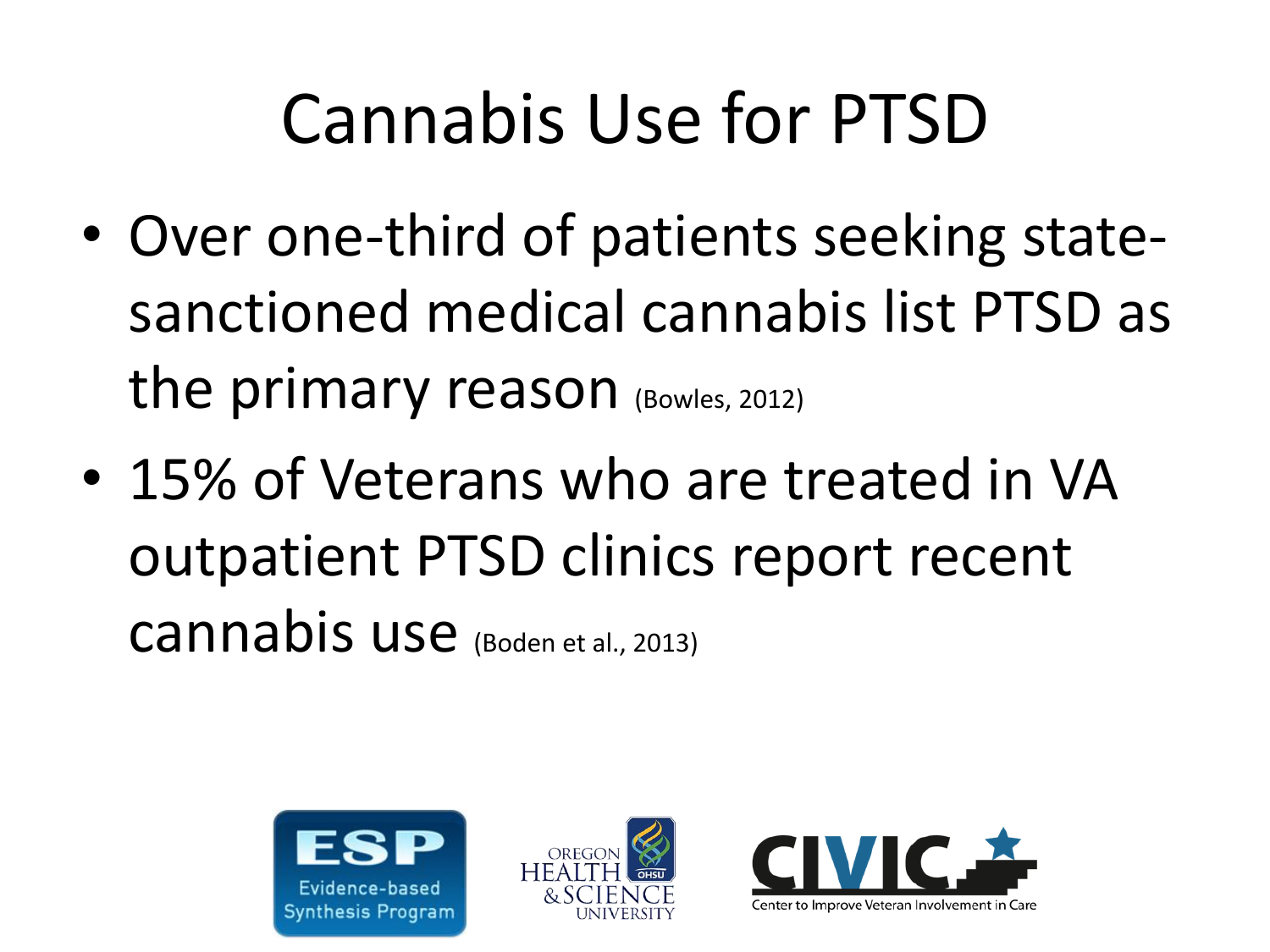# VA Cannabis Policy



- • **H.R. 2577** 
	- Would allow federally-employed physicians working for the Veterans Health Administration to recommend cannabis for medical purposes to Veterans if appropriate in states that have legalized its use.





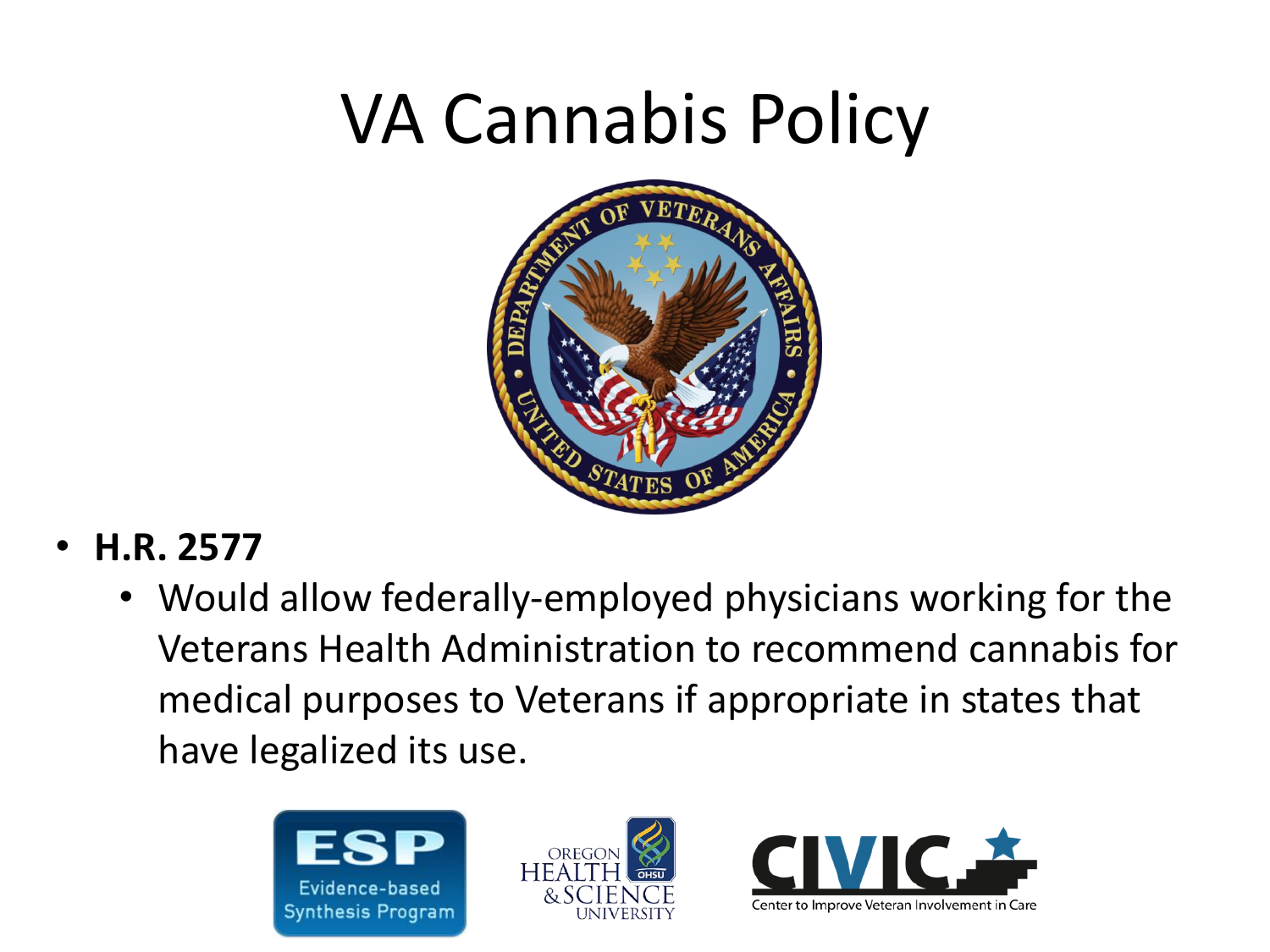### ESP Methods

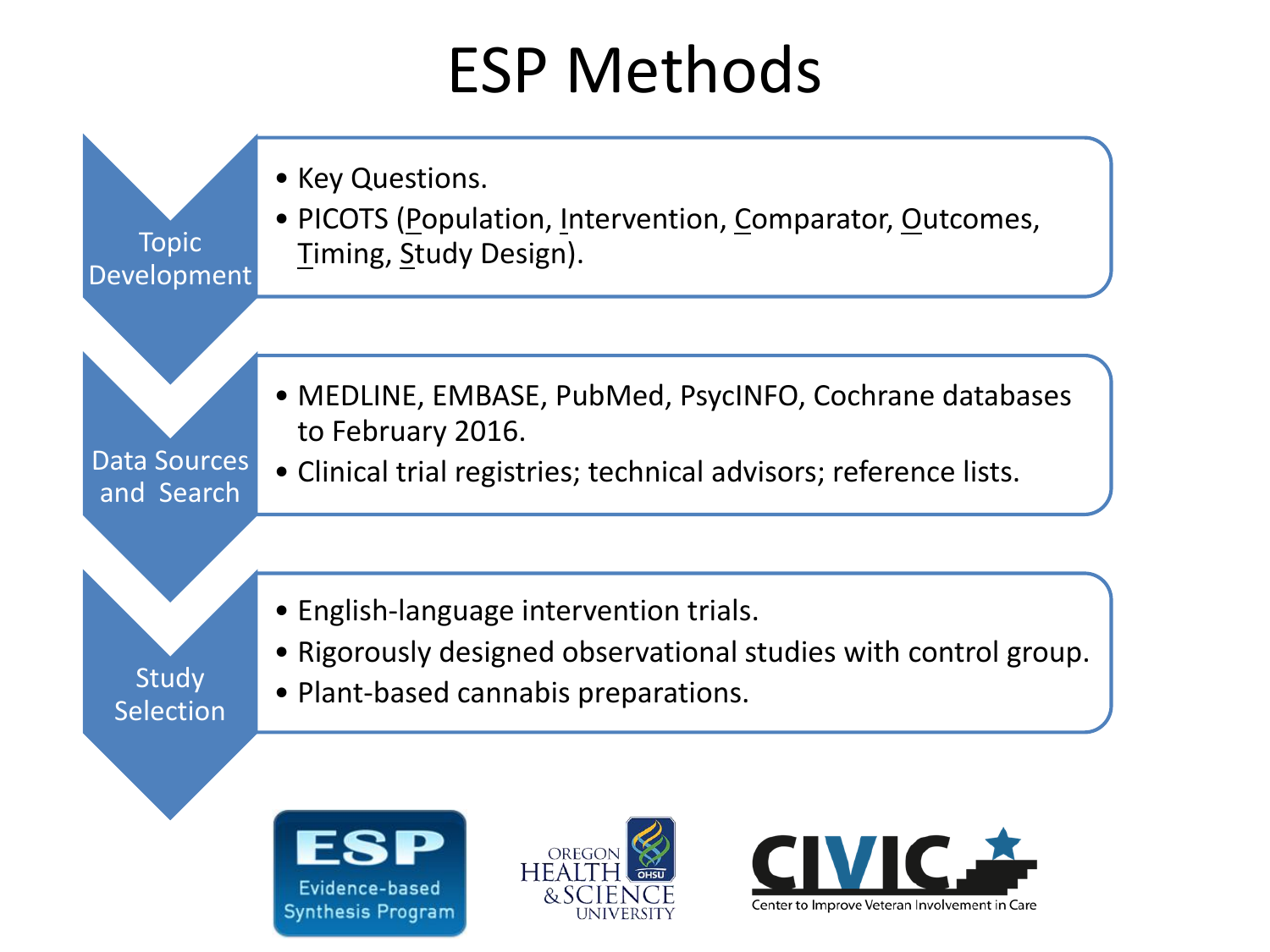# PICOTS

- Population
	- Non-pregnant adults with chronic pain or PTSD (effectiveness)
	- Chronic pain, PTSD, and general population (harms)
- Intervention
	- Plant-based cannabis preparations
	- Included pharmaceutically prepared products
- Comparator
	- Placebo, non-users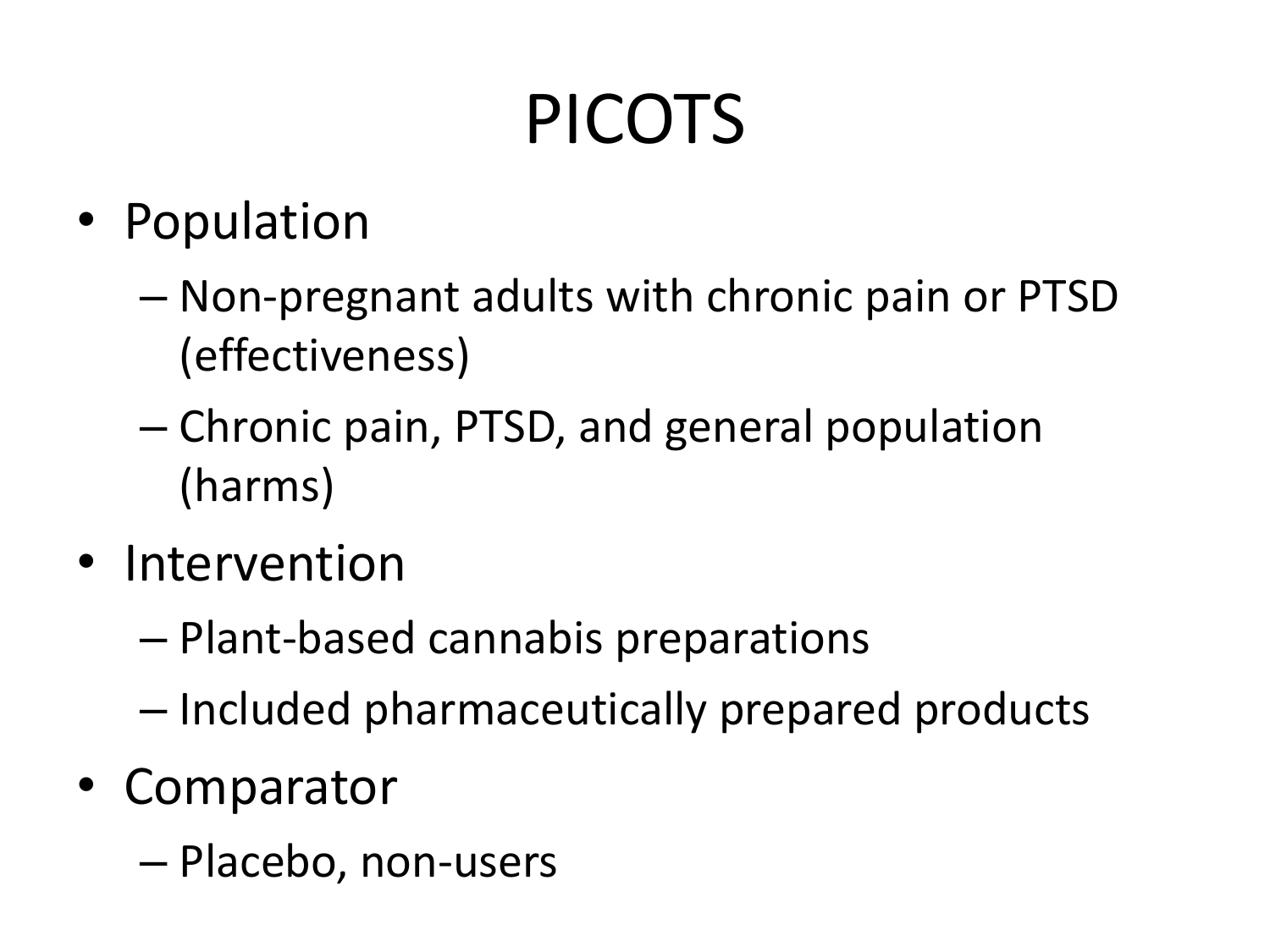# PICOTS

- Outcomes
	- Chronic Pain: Pain intensity and function, spasticity
	- PTSD: Symptom severity
		- Mood, sleep, quality of life, health care utilization
	- Harms: medical and mental health harms
- Time
	- Any length of follow-up time
- Study Design
	- Systematic reviews, RCTs, rigorously designed observational studies with control group, case series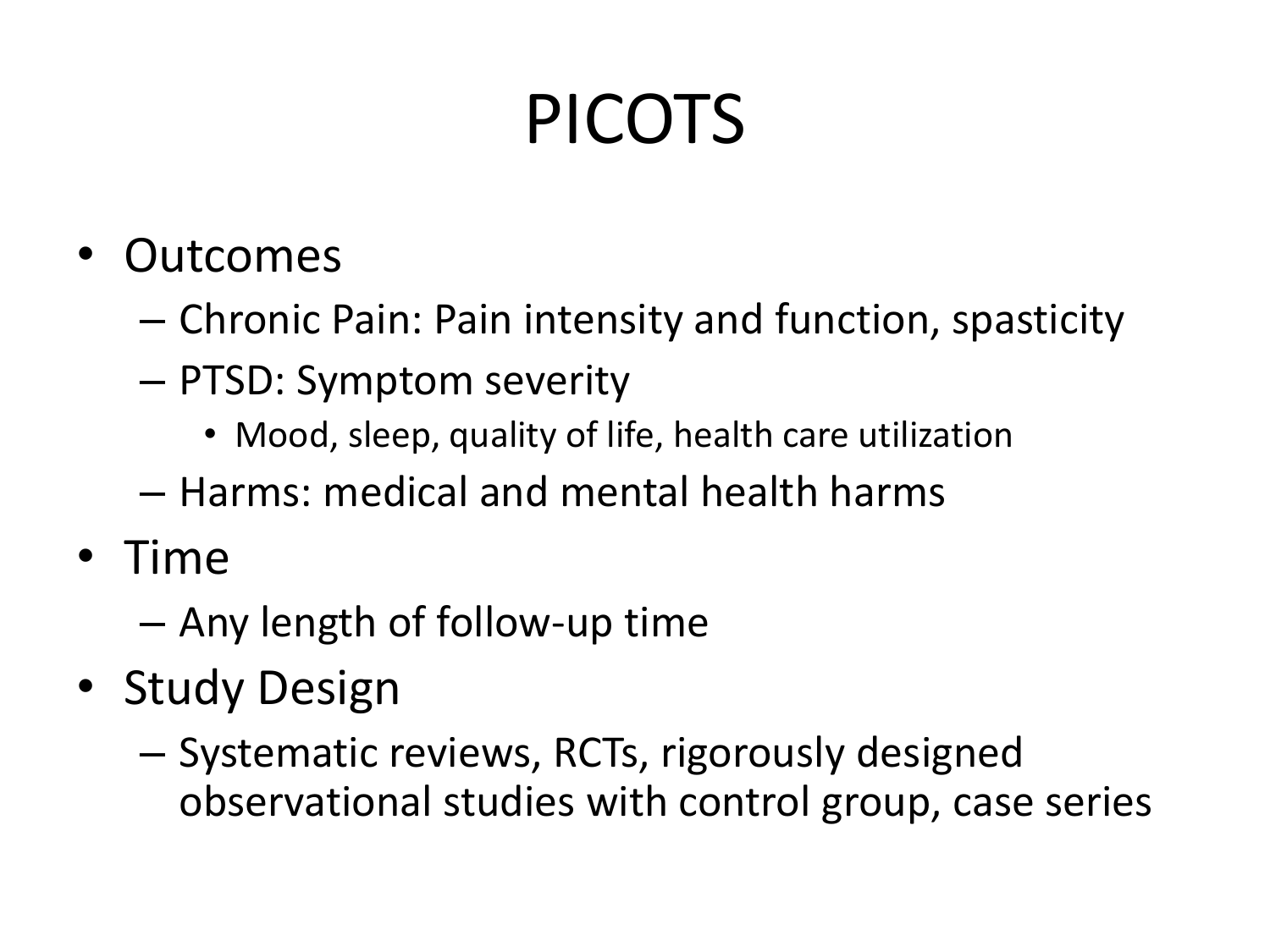### ESP Methods



Evidence-based **Synthesis Program** 



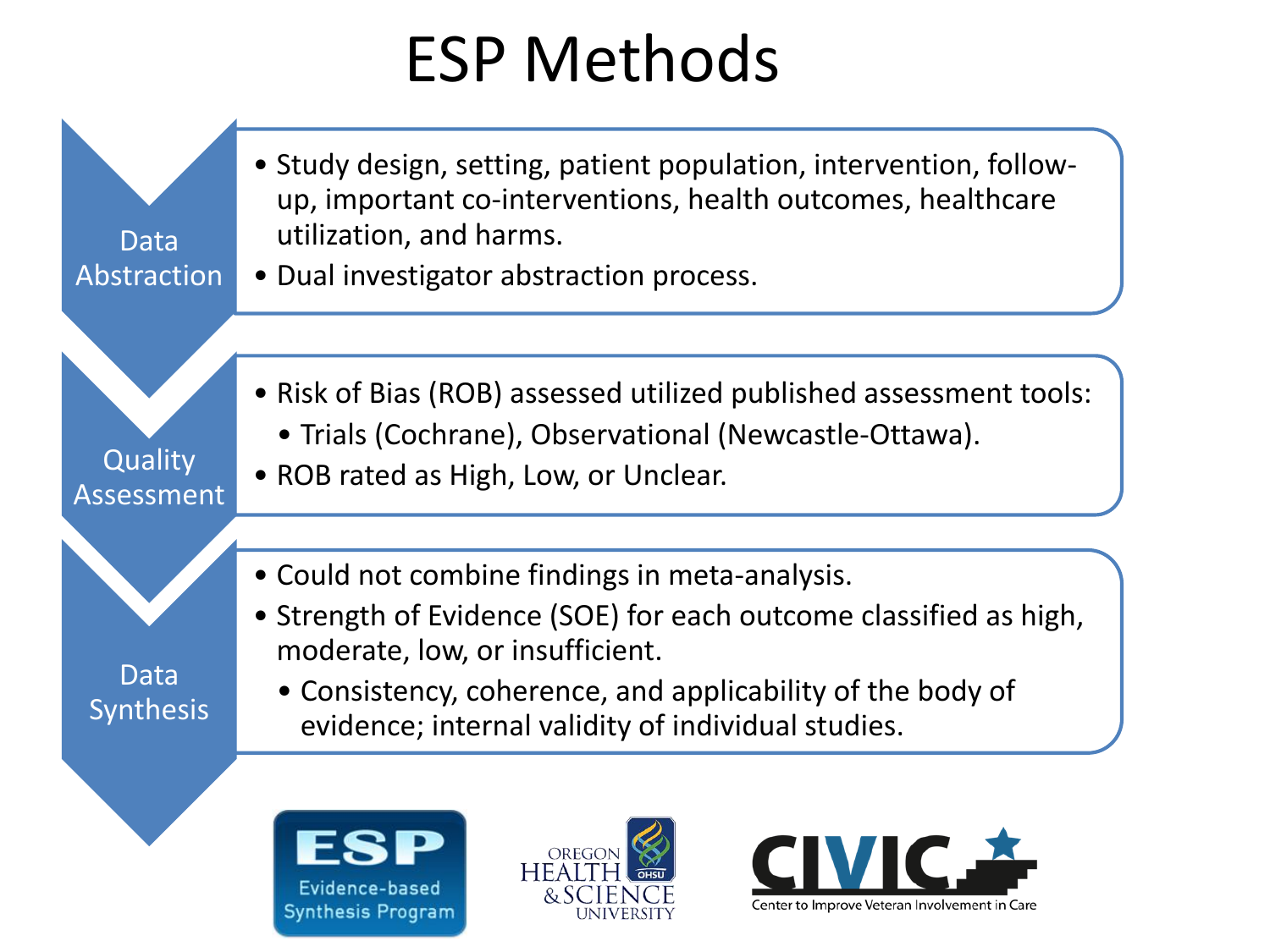#### **Literature Flow**

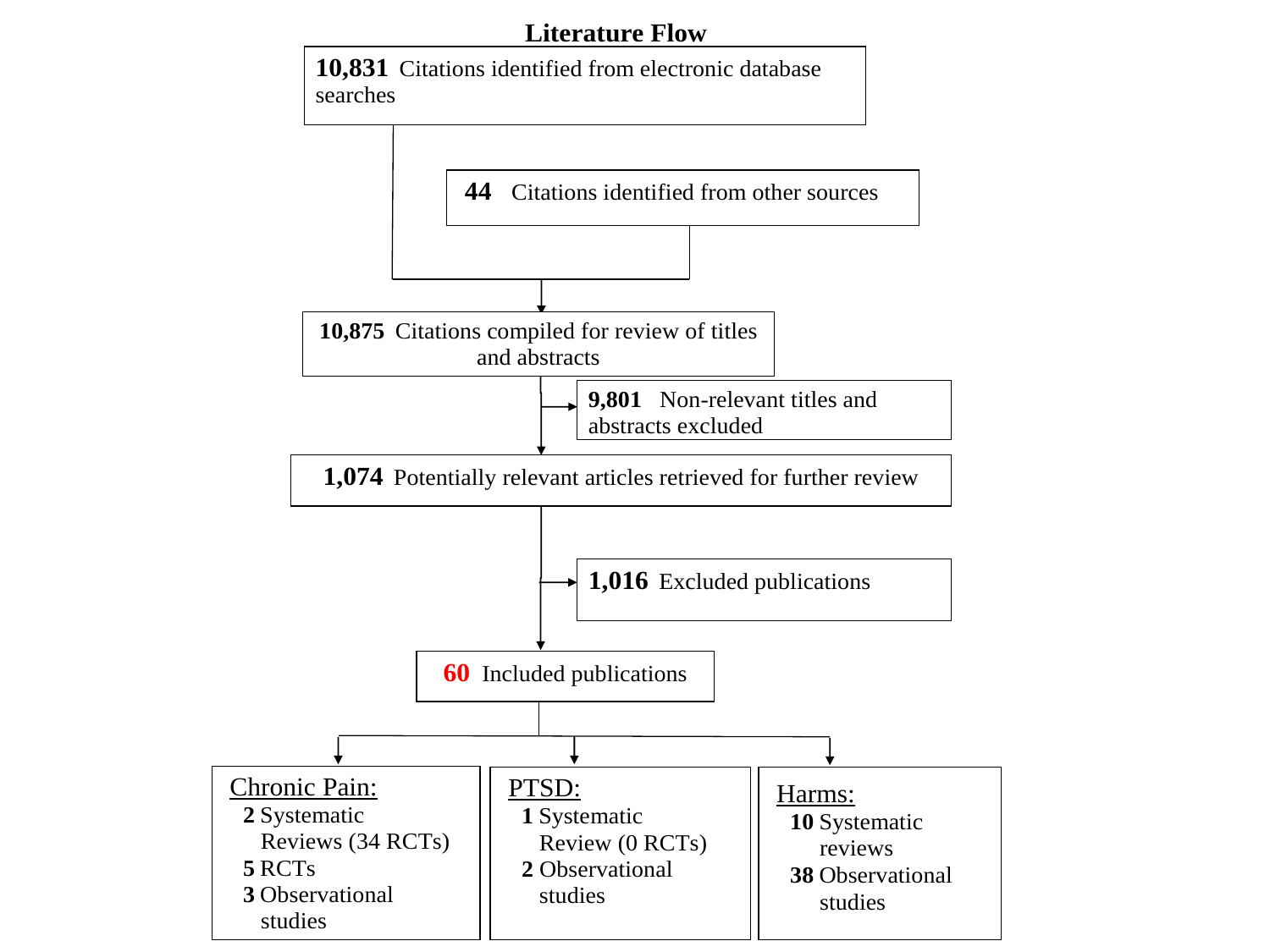### Strength of Evidence for Chronic Pain

| Pain<br><b>Condition</b>     | <b>Number of</b><br>studies/ROB                                                 | <b>SOE</b>                                   | <b>Primary Intervention</b><br>of Low ROB studies                                                         | <b>Limitations</b>                                                      |
|------------------------------|---------------------------------------------------------------------------------|----------------------------------------------|-----------------------------------------------------------------------------------------------------------|-------------------------------------------------------------------------|
| Multiple<br><b>Sclerosis</b> | - 4 Low ROB (N=1017)<br>3 Unclear ROB<br>7 High ROB<br>$\overline{\phantom{a}}$ | $Low -$<br>Pain,<br>spasticity,<br>and sleep | Nabiximols (2.7 mg<br>$THC/2.5$ mg CBD)<br><b>THC (2.5mg)</b><br>capsules                                 | Inconsistent<br>results;<br>restrictive entry<br>criteria               |
| Neuropathy                   | - 2 Low ROB (N=62)<br>4 Unclear ROB<br>12 High ROB                              | Insufficient                                 | Smoked:<br>$\mathbb{L}$<br>% THC = $0, 2.5, 6, 9$<br>Vaporized:<br>$\blacksquare$<br>% THC = $1.29, 3.55$ | Small N;<br>inconsistent<br>results below<br>clinical threshold         |
| Other/mixed                  | 2 Low ROB (N=465)<br>$\sim$<br><b>3 Unclear ROB</b><br>3 High ROB               | <b>Insufficient</b>                          | $-12.5\% \pm 1.5\%$ THC<br>$-1:1$ THC/CBD, CBD<br>only, THC only                                          | One small (n=34)<br>trial;<br>observational<br>study, high<br>attrition |
| Cancer                       | 2 Unclear ROB                                                                   | Insufficient                                 | N/A                                                                                                       | Use of non-<br>validated<br>measures, high<br>attrition                 |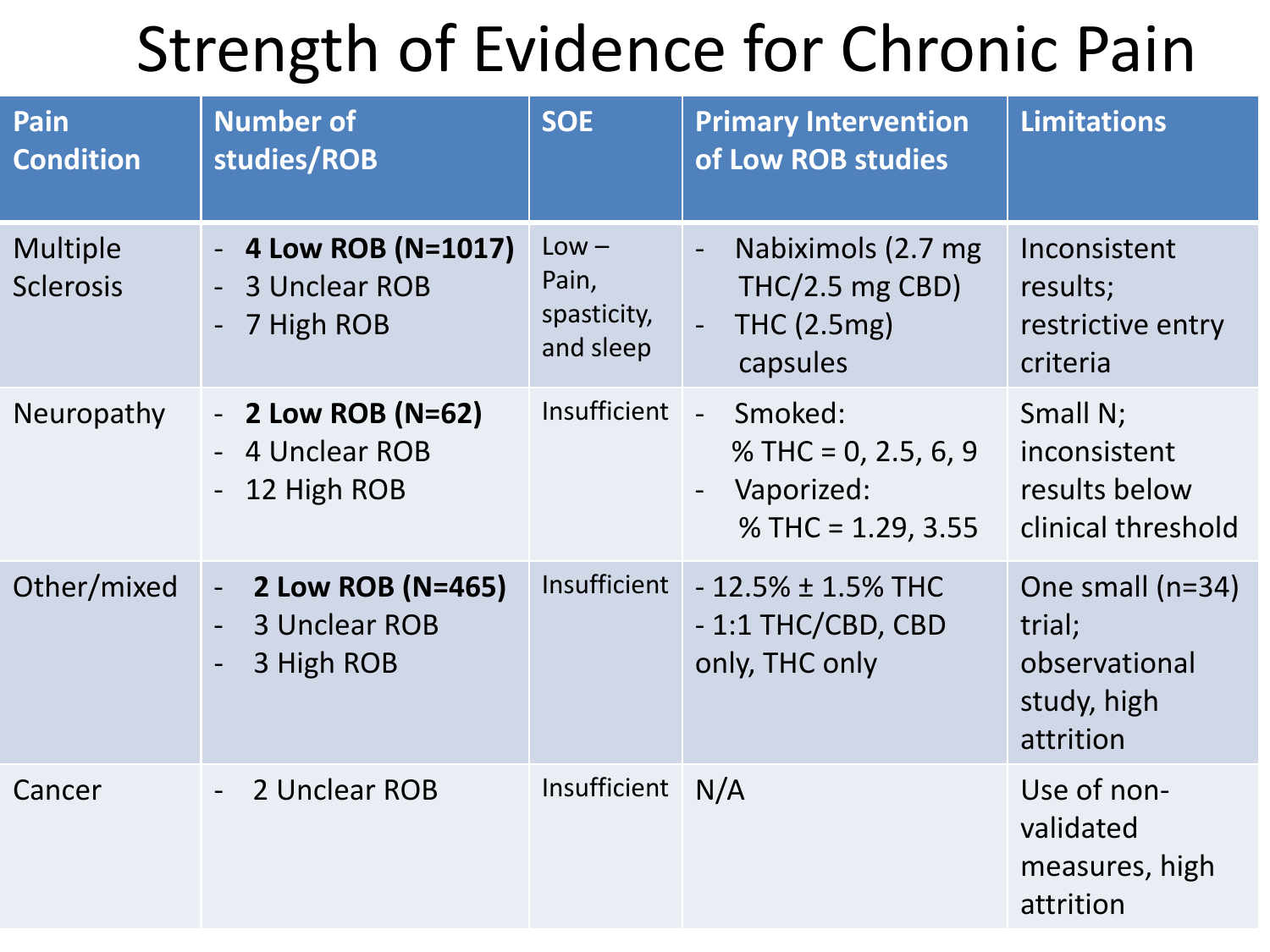# Ongoing Studies: Chronic Pain

- 7 RCTs
	- Musculoskeletal pain (2), cancer (2), spinal cord injury (1), ulcerative colitis (1), mixed conditions (1)
	- Various routes of administration: oral capsule or vaporized
	- Examine various potencies and ratios of CBD:THC





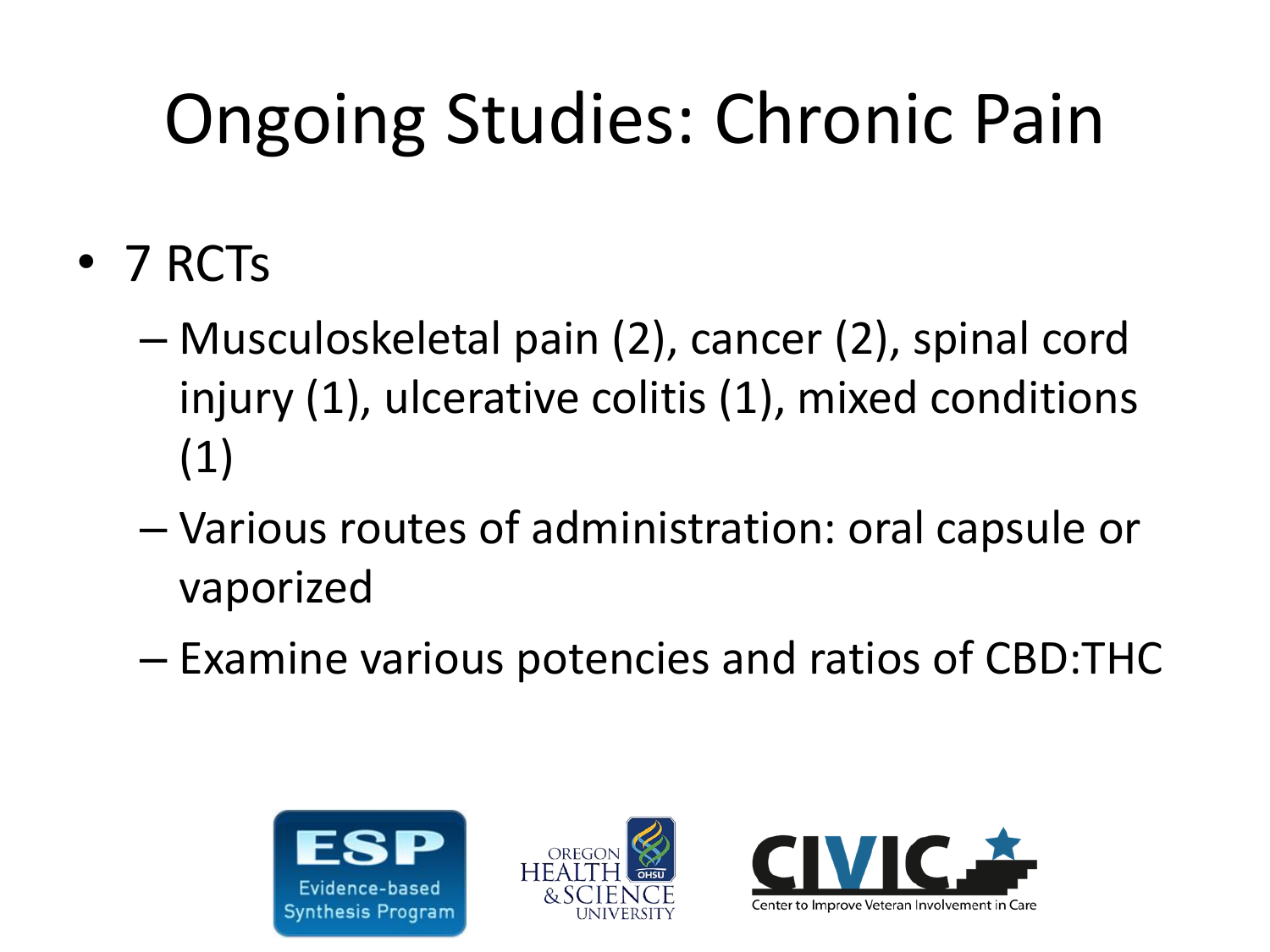### PTSD Results

- Included studies were limited to those that included a non-cannabis using comparison group
- 1 Systematic review and 2 observational studies provided **insufficient evidence**  related to the effectiveness of cannabis for treating PTSD





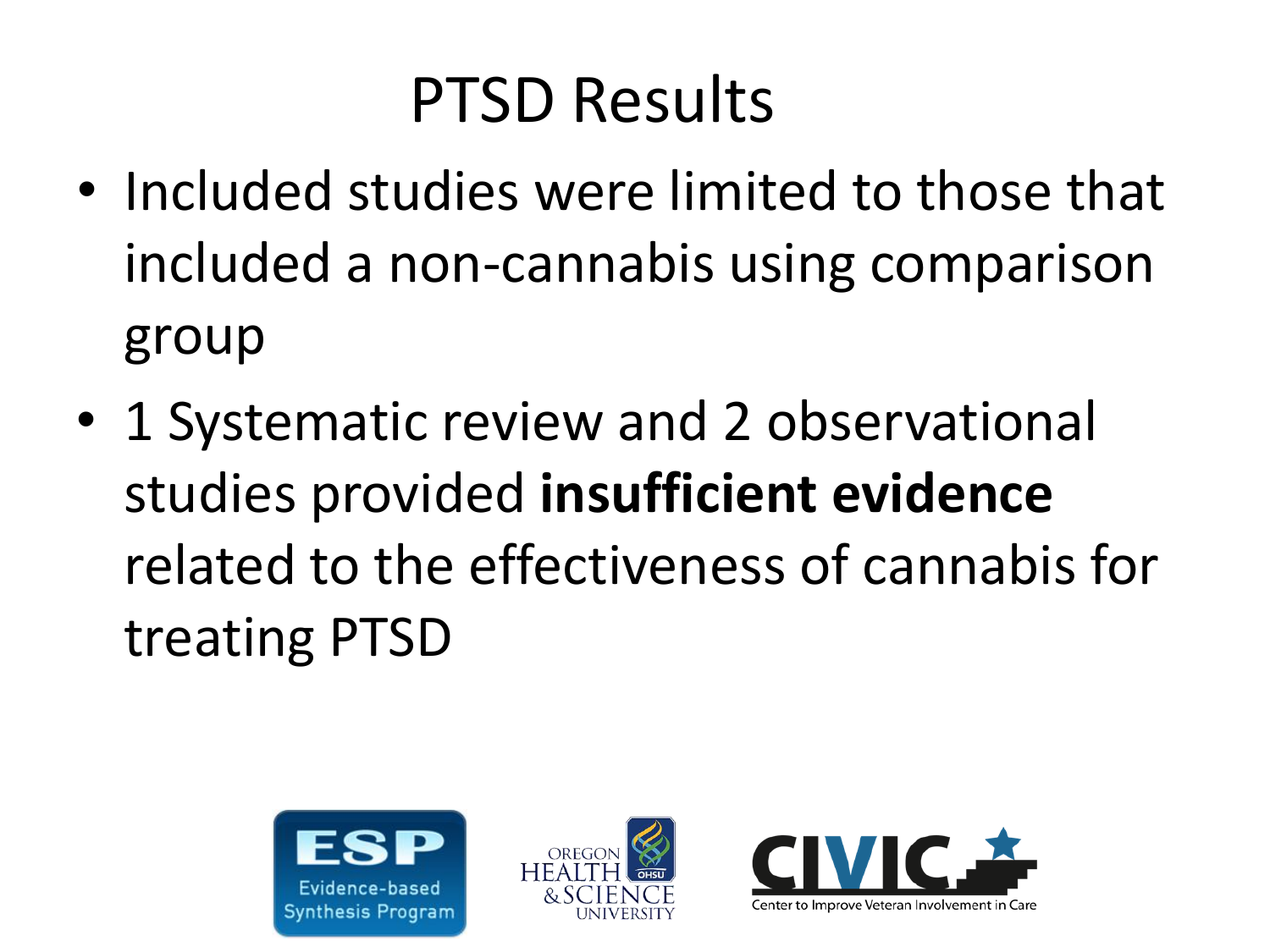### PTSD Results: Wilkenson et al. 2016 Systematic Review

- None of the studies included in the Wilkinson et al., 2016 systematic review met our inclusion criteria even though it included a broader range of preparations including synthetics. Their findings:
	- "The strength of evidence for the use of medical marijuana for psychiatric indications of PTSD... is very low at the present time."
	- – "The consequences of chronic cannabinoid exposure includes tolerance, dependence, and withdrawal. Early and persistent marijuana use has been associated with the emergence of psychosis. Marijuana impairs attention, memory, IQ, and driving ability."





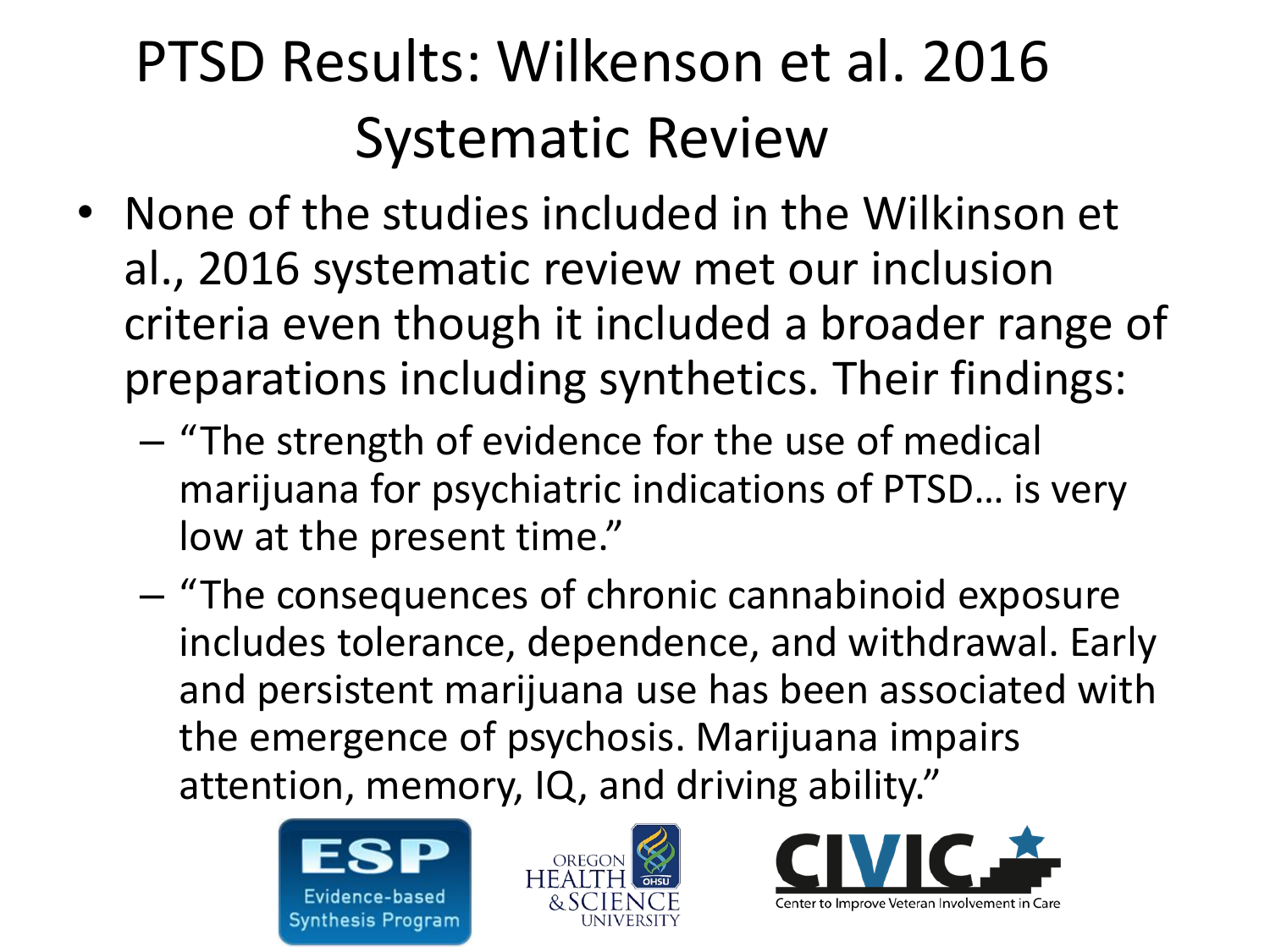### Summary of Included PTSD Studies and Results

| Study, setting,<br>design, N,<br>Risk of bias                                                           | Sample description<br>Mean age<br>% male                                                                                                                                      | Description and duration of cannabis use and<br>comparators                                                                                                                                                                                                                                                                                     | <b>Primary findings</b>                                                                                                               |
|---------------------------------------------------------------------------------------------------------|-------------------------------------------------------------------------------------------------------------------------------------------------------------------------------|-------------------------------------------------------------------------------------------------------------------------------------------------------------------------------------------------------------------------------------------------------------------------------------------------------------------------------------------------|---------------------------------------------------------------------------------------------------------------------------------------|
| Wilkinson 2015<br>Retrospective<br>cohort study<br>$N = 2276$<br><b>Medium ROB</b>                      | All Veterans referred for<br>intensive PTSD treatment.<br>Excluded those with prior<br>drug or alcohol use.<br>Mean age 51.7<br>96.7% male                                    | Self-reported cannabis use, 4-month follow-up:<br>850 never users<br>299 stoppers (use at admission, not follow-up)<br>296 continuing users (admission and follow-up)<br>831 starters (no use at admission, use at follow-<br>up)<br>Usual medical care including psychotropic<br>medications and psychotherapy provided to all<br>participants | Continuing users<br>and starters had<br>significantly worse<br>PTSD symptoms<br>than never users<br>and stoppers:<br>F=21.47, P<.0001 |
| Johnson 2016<br><b>Matched case</b><br>control cross<br>sectional study<br>$N = 700$<br><b>High ROB</b> | PTSD diagnosis referred for<br>a primary care/mental<br>health integration program<br>based on clinical need<br>following mental health<br>screening or clinical<br>judgment. | All Veterans with a probable Self-reported cannabis use within 3 months of the<br>assessment (n=350)<br>Compared to no lifetime cannabis use reported at<br>the time of assessment (n=350)<br>Users were matched to non-users on age and gender                                                                                                 | Users had<br>significantly worse<br>PTSD symptoms<br>than non-users:<br>t $(349) = 0.11$ ,<br>$P = .91$                               |
|                                                                                                         | Mean age 47.1<br>91.0% male                                                                                                                                                   |                                                                                                                                                                                                                                                                                                                                                 |                                                                                                                                       |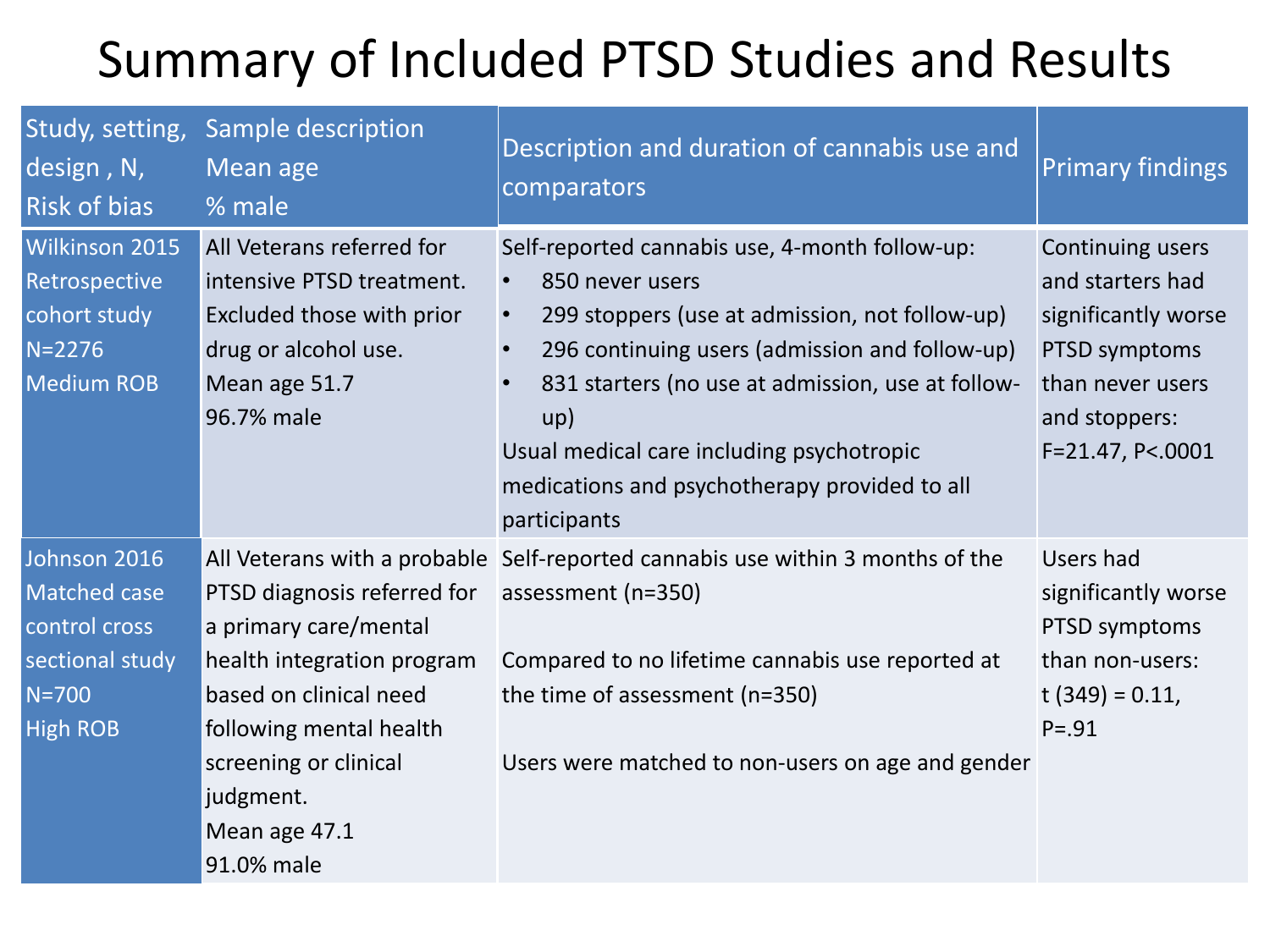# PTSD Ongoing Studies

- 3 RCTs: Effectiveness of cannabis for treating PTSD, effects of CBD vs. THC content, and effects of CBT-Insomnia on cannabis use
- outcomes, functional outcomes, and sleep • 4 observational studies: Cannabis use and exposure therapy, PTSD, other clinical
- Will provide stronger evidence related to effectiveness and harms in the next few years





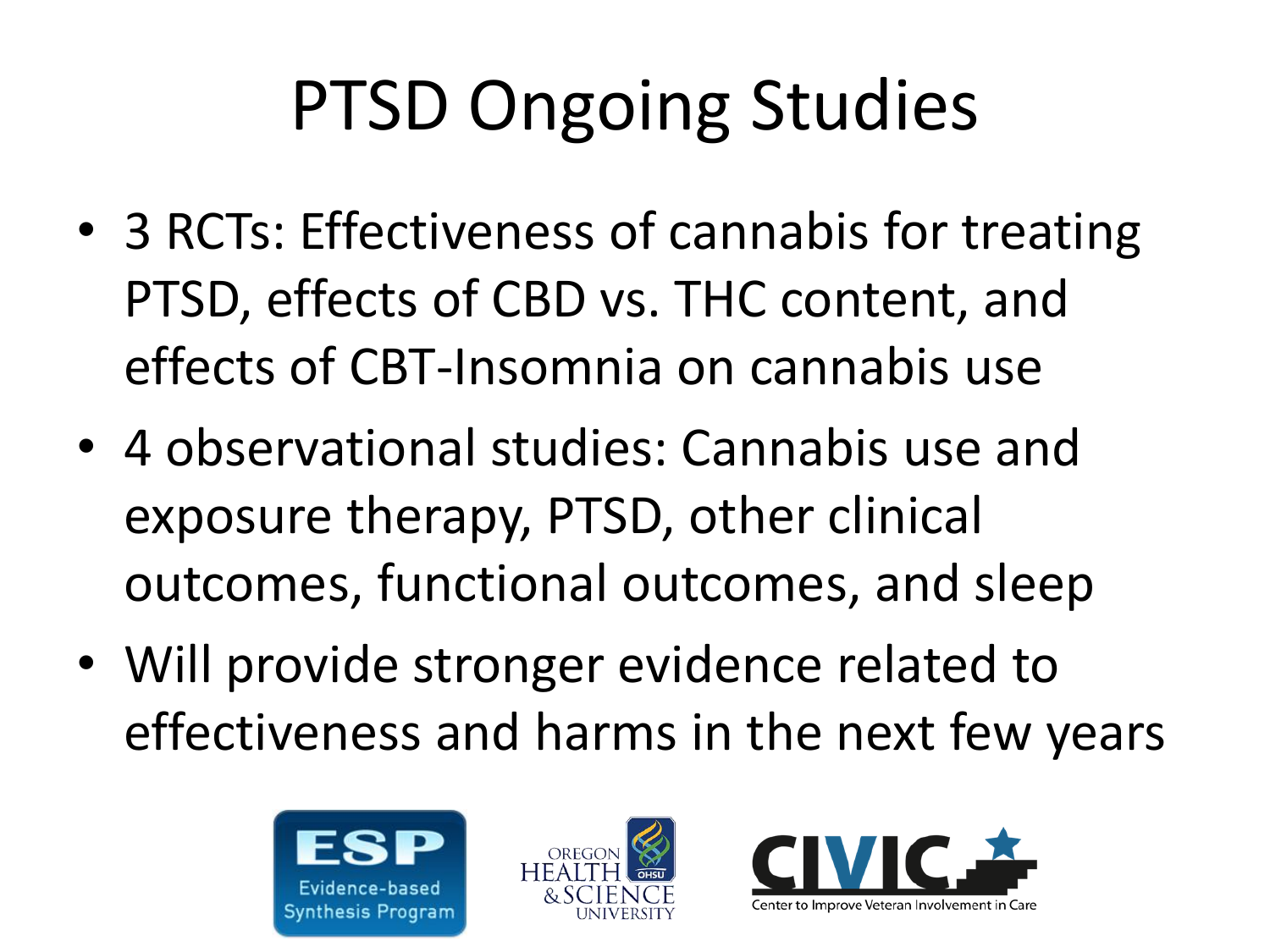### Harms Associated with Cannabis Use

- Cannabis use is associated with a higher likelihood of adverse events, but not serious adverse events (Ware et al., 2015)
- General adverse events among patients with chronic pain
	- AEs: dizziness, lightheadedness, fatigue, muscle spasms, dry-mouth, short-term memory impairment
	- $-$  SAEs: suicide attempts, paranoia, and agitation





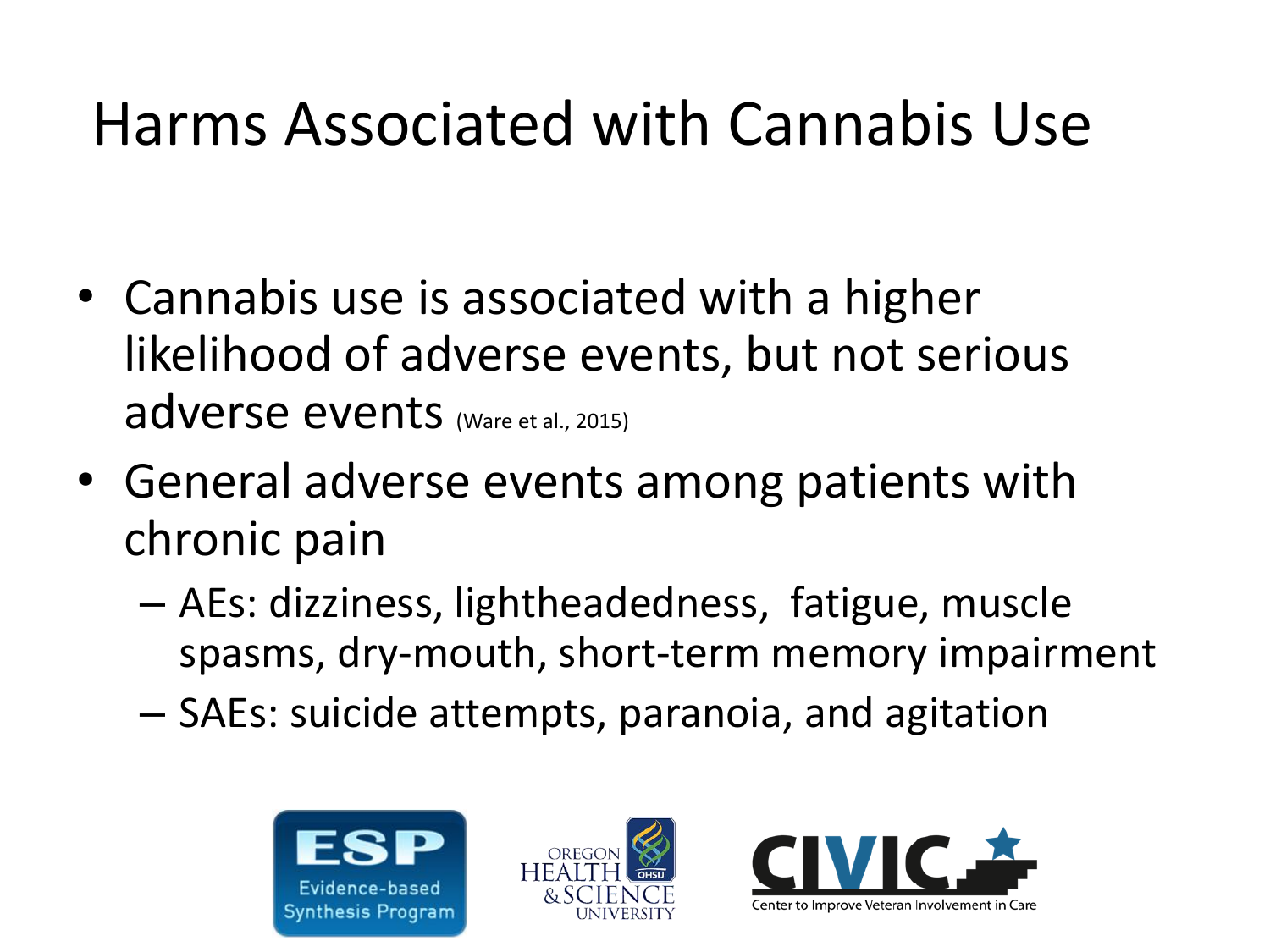### Mental Health Harms in General Population

| <b>Mental</b><br><b>Health</b><br><b>Harm</b> | <b>Findings/ Strength of Evidence (SOE)</b>                                                                                                                                    | <b>Data Source</b>                                                        | <b>Limitations</b>                                                                |
|-----------------------------------------------|--------------------------------------------------------------------------------------------------------------------------------------------------------------------------------|---------------------------------------------------------------------------|-----------------------------------------------------------------------------------|
| Psychosis                                     | Low strength evidence that a history of<br>cannabis use was associated with an<br>increase in risk of developing psychotic<br>symptoms.                                        | <b>Systematic Review</b><br>(Moore et al., 2007)<br>-7 additional studies | Magnitude of risk<br>uncertain.                                                   |
| <b>Mania</b>                                  | Increased incidence of new-onset mania<br>symptoms among populations without a<br>diagnosis of bipolar disorder,<br>(OR 2.97; 95% CI, 1.80 to 4.90)                            | Meta-analysis/<br><b>Systematic Review</b><br>(Gibbs et al., 2015)        | Small # of studies.                                                               |
| Suicide<br>related<br>behaviors               | Suicide ideation<br>(pooled OR 1.43; 95% CI, 1.13 to 1.83)<br>Suicide attempt<br>(pooled OR 2.23; 95% CI, 1.24 to 4.00)<br>Death by suicide<br>(OR 2.56; 95% CI, 1.25 to 5.27) | Meta analysis<br>(Borges et al., 2016)                                    | No data on acute<br>cannabis use.<br>Heterogeneity of<br>exposure<br>measurement. |





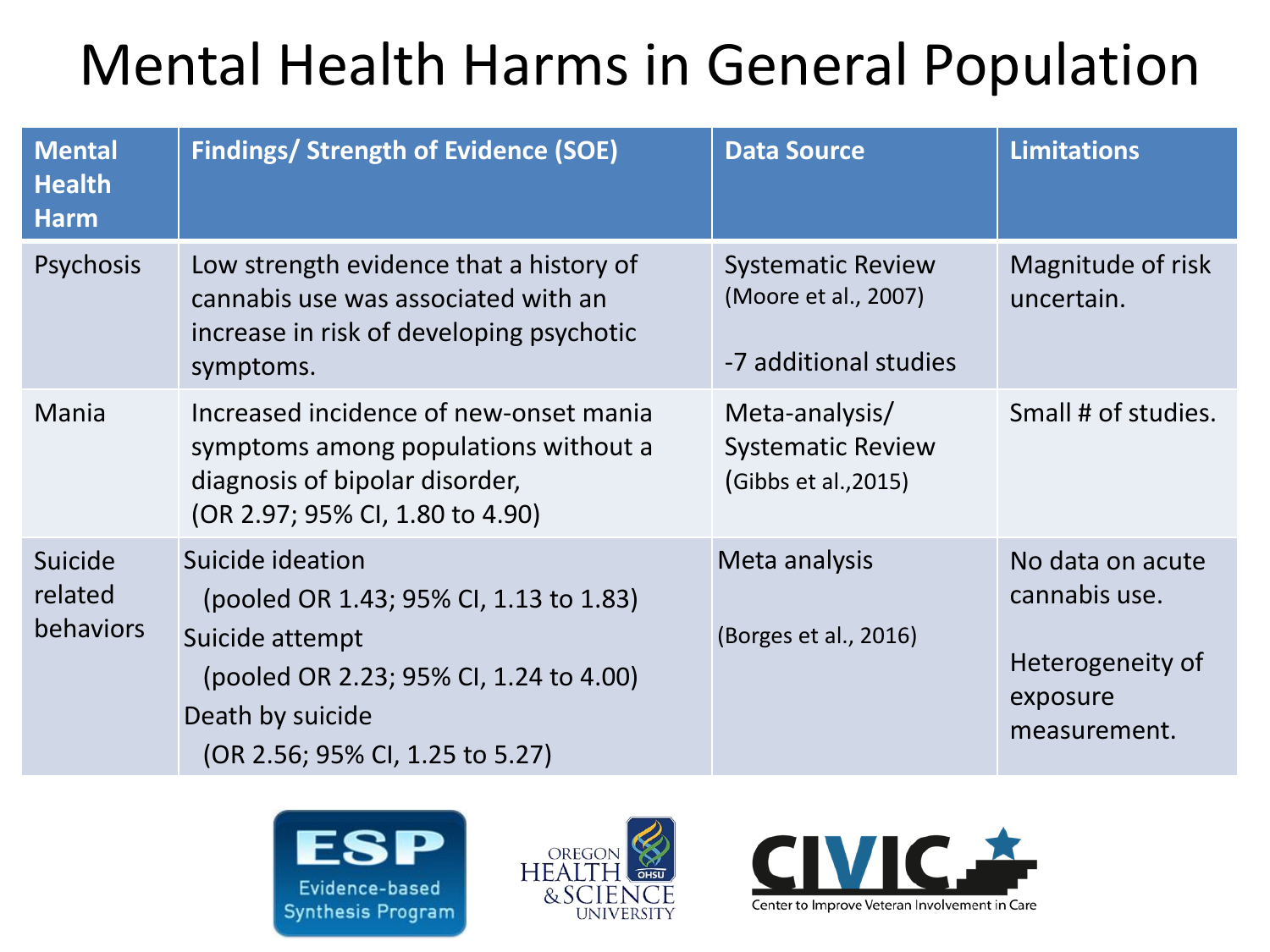### Mental Health Harms Associated with Cannabis Use

| <b>Mental</b><br><b>Health</b><br><b>Harm</b>           | <b>Findings/ Strength of Evidence (SOE)</b>                                                                                                                                                                                        | <b>Data Source</b>                      | <b>Limitations</b>                   |
|---------------------------------------------------------|------------------------------------------------------------------------------------------------------------------------------------------------------------------------------------------------------------------------------------|-----------------------------------------|--------------------------------------|
| Cognitive<br>effects                                    | Moderate SOE that active, long-term cannabis use Systematic Review<br>is associated with small negative effects on all<br>domains of cognitive function;<br>Insufficient evidence of long-term cognitive<br>effects in past users. | (Schreiner et al., 2012)                | Inconsistent data<br>about past use. |
| Cannabis<br><b>Use</b><br><b>Disorder</b><br>(Pain pts) | No evidence.<br>Prevalence of cannabis misuse = 2.4% and<br>dependence = $0.9\%$                                                                                                                                                   | Observational<br>(Fleming et al., 2007) | Data are cross-<br>sectional.        |





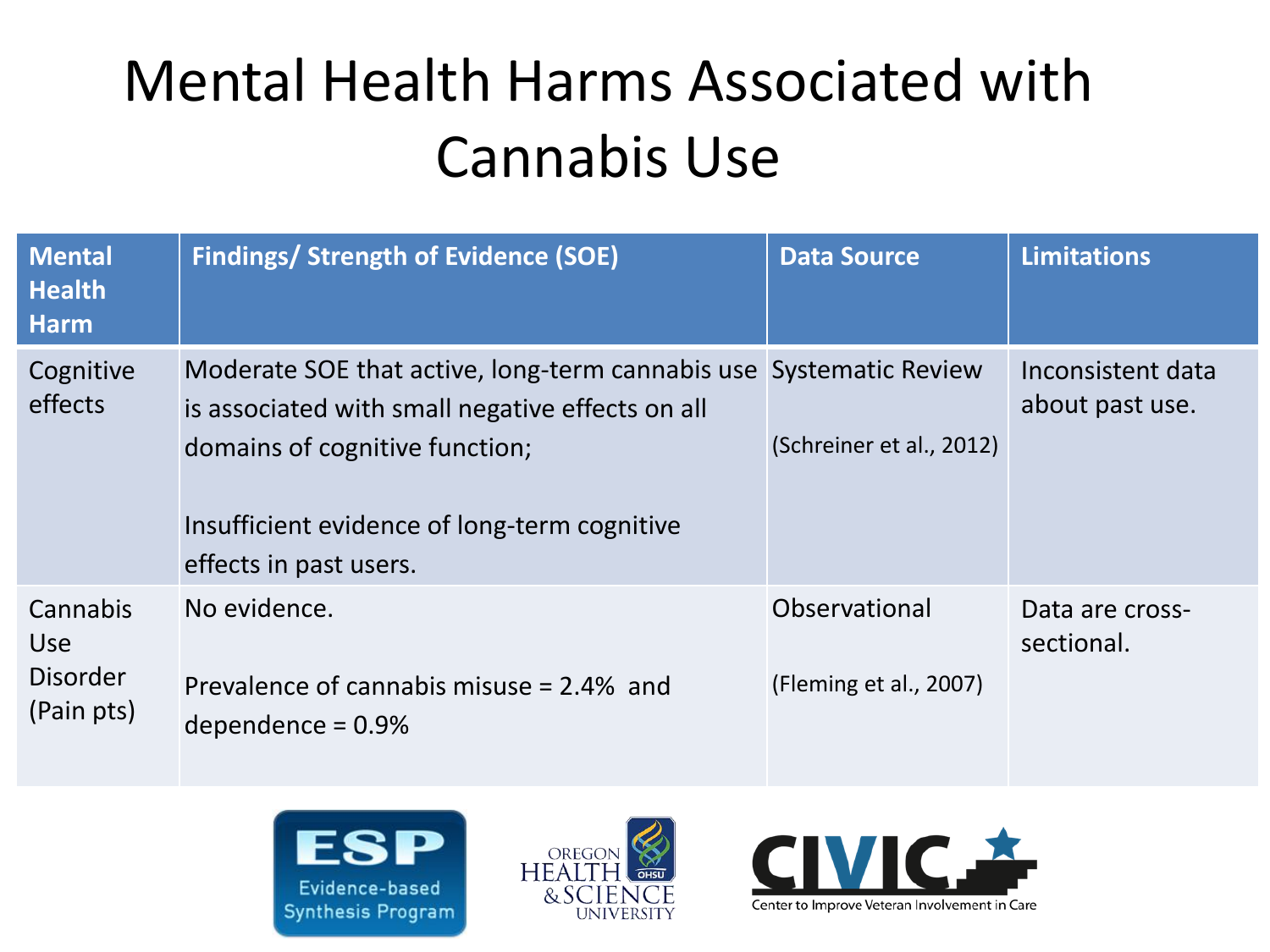### Medical Harms Associated with Cannabis Use

| <b>Medical Harm</b>   | <b>Findings/ Strength of</b><br><b>Evidence (SOE)</b>                                                                   | <b>Data Source</b>                                                                   | <b>Limitations</b>                                                |
|-----------------------|-------------------------------------------------------------------------------------------------------------------------|--------------------------------------------------------------------------------------|-------------------------------------------------------------------|
| Pulmonary<br>Function | Moderate strength of<br>evidence that there is no<br>adverse effect for low levels<br>of smoking among young<br>adults. | 2 Low ROB<br>prospective, cohort (N<br>$= 6053$<br>1 systematic review (N<br>$= 851$ | No data on heavy use<br>or on older, chronically<br>ill patients. |
| Cardiovascular        | Insufficient evidence of<br>cardiovascular harms in<br>short or long term light<br>cannabis use.                        | - 2 High ROB<br>observational                                                        | Recall bias, no data<br>about longitudinal<br>exposure.           |
|                       | ESP<br>OREGON<br>Evidence-based<br>&SCIENCE<br>Cunthoric Drogram                                                        | <b>CIVIC.</b><br>Center to Improve Veteran Involvement in Care                       |                                                                   |

**UNIVERSITY** 

**Synthesis Program**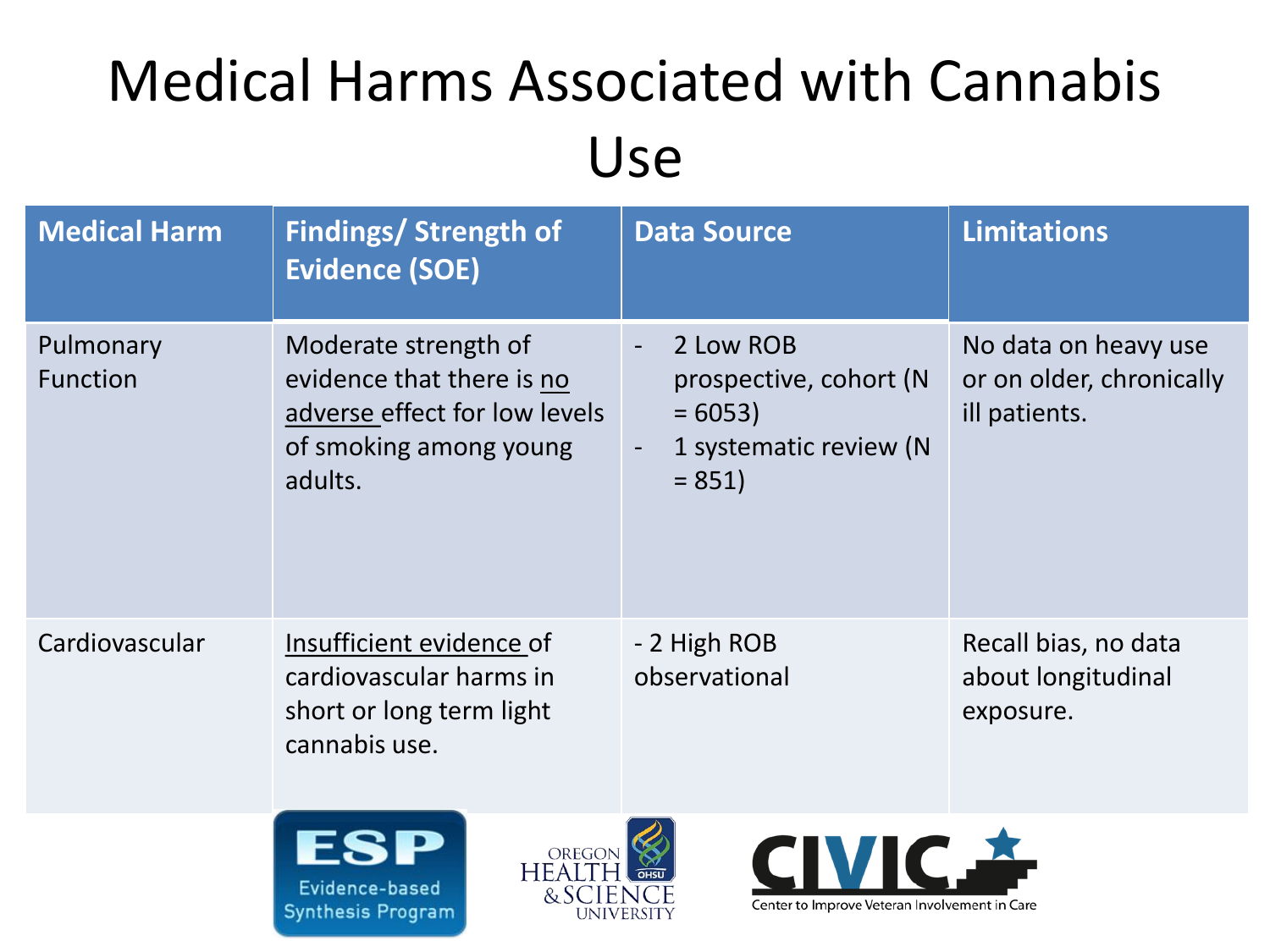### Medical Harms Associated with Cannabis Use

| <b>Medical Harm</b>            | <b>Findings/ Strength of</b><br><b>Evidence (SOE)</b>                                        | <b>Data Source</b>                                                                                                          | <b>Limitations</b>                                 |
|--------------------------------|----------------------------------------------------------------------------------------------|-----------------------------------------------------------------------------------------------------------------------------|----------------------------------------------------|
| Lung Cancer                    | Low SOE that there is no<br>association between light<br>cannabis use and lung<br>cancer.    | -1 patient-level meta-<br>analysis of 6 case-control<br>studies (2150 cases)<br>- 1 High ROB cohort study<br>$(N = 49,231)$ | Recall bias, light users.                          |
| <b>Head and Neck</b><br>Cancer | Low SOE that there is no<br>association between head<br>and neck cancer and<br>cannabis use. | - Meta-analysis of 9 case-<br>control studies (5732<br>cases)                                                               | Imprecise exposure<br>measurement, recall<br>bias. |





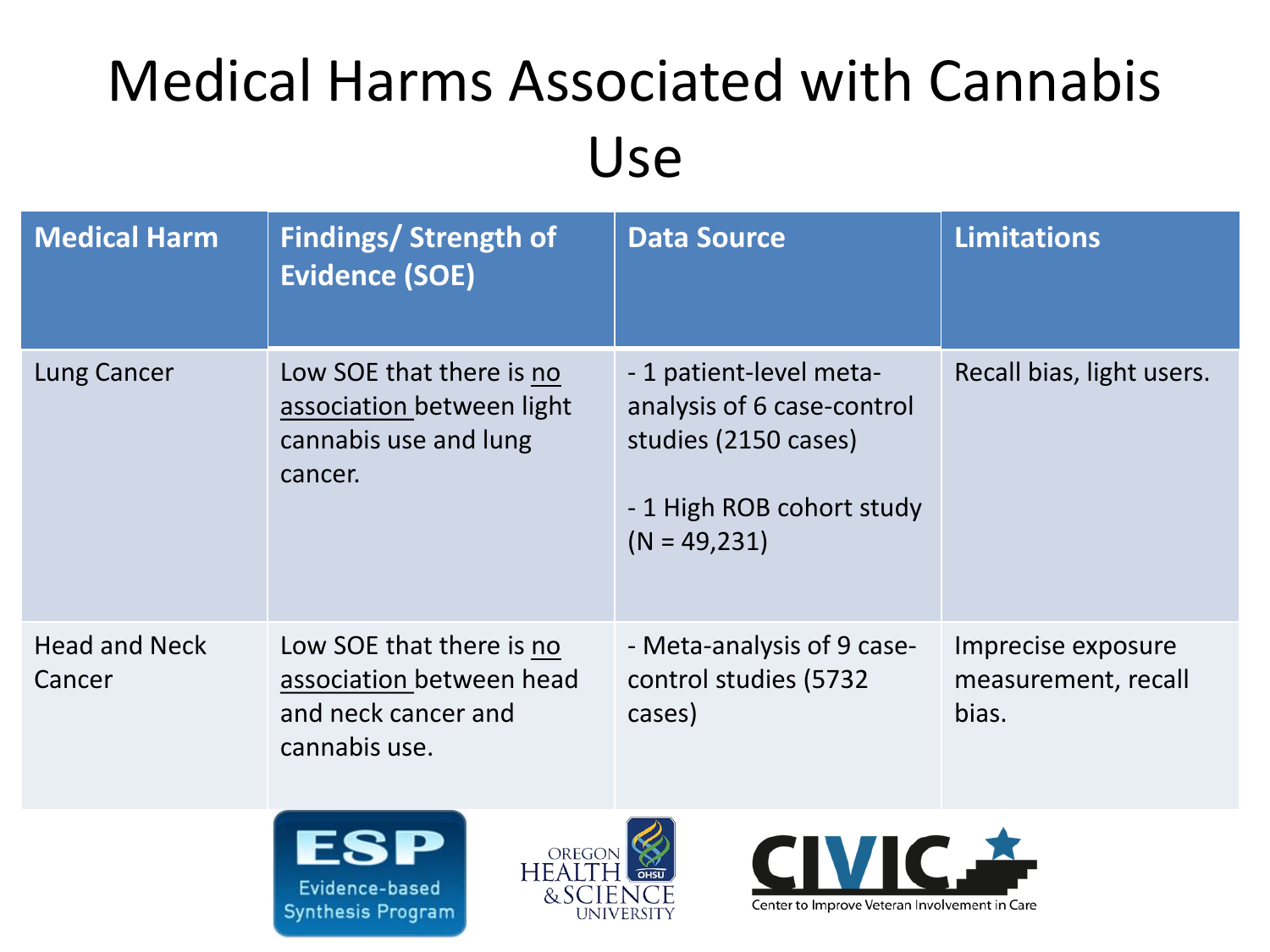### Medical Harms Associated with Cannabis Use

| <b>Medical Harm</b>                | <b>Findings/ Strength of</b><br><b>Evidence (SOE)</b>                                 | <b>Data Source</b>                                    | <b>Limitations</b>                                        |
|------------------------------------|---------------------------------------------------------------------------------------|-------------------------------------------------------|-----------------------------------------------------------|
| <b>Testicular Cancer</b>           | Insufficient evidence of<br>association.                                              | - Meta-analysis of 3 High<br>ROB case-control studies | Recall bias and potentially<br>confounded by tobacco use. |
| <b>Transitional Cell</b><br>Cancer | Insufficient evidence of an<br>increased risk among<br>those with >40 joint<br>years. | - 1 High ROB case-control<br>study (52 cases)         | Small and methodologically<br>limited.                    |





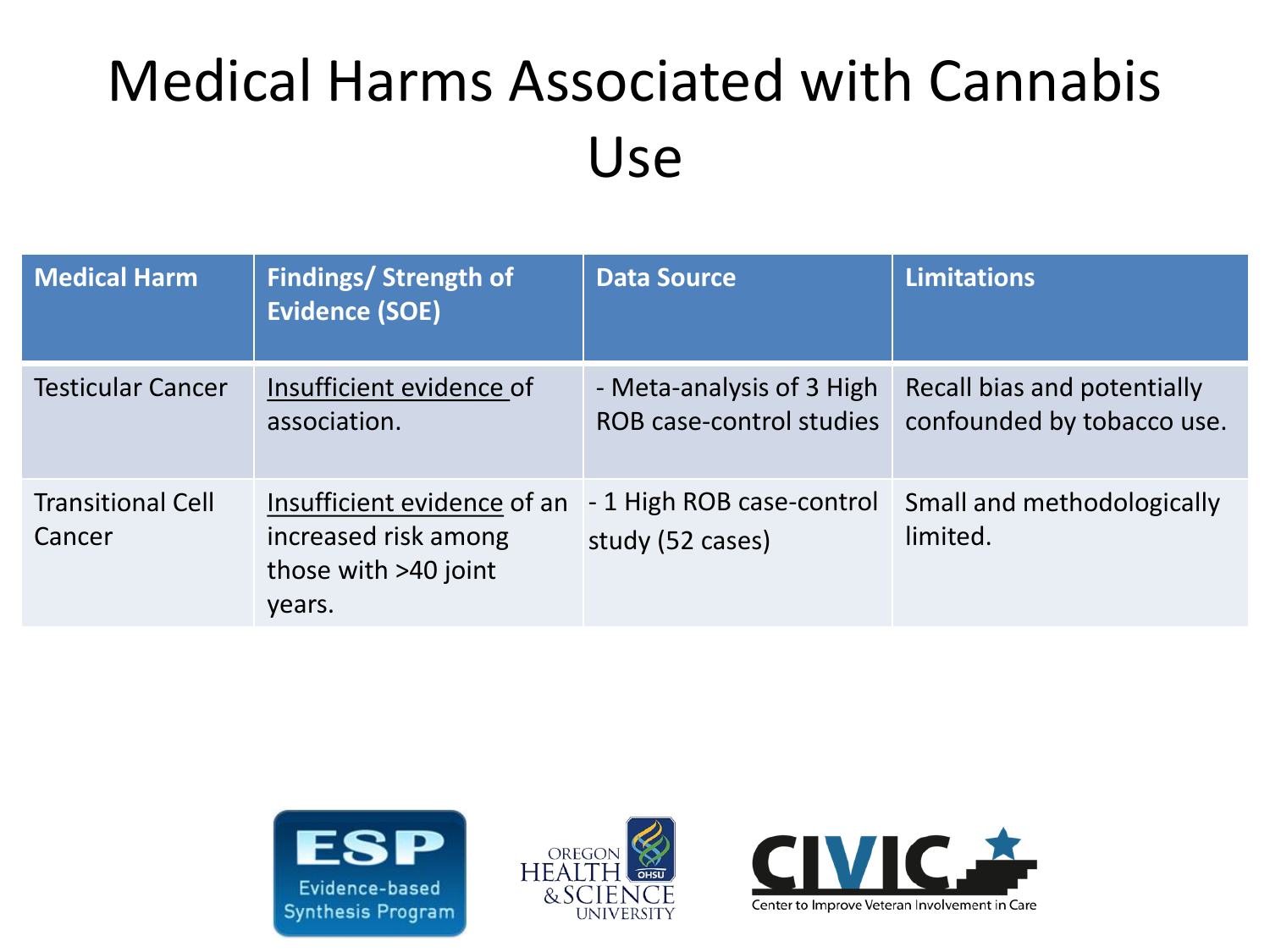### Other Harms Associated with Cannabis Use

- Motor Vehicle Accidents (MVA)
	- Moderate strength evidence that acute cannabis intoxication is associated with increase in collision risk. (Rogeberg et al., 2016)
		- (OR 1.35; 95% CI = 1.15 1.61)
- Emerging Harms
	- Cannabis hyperemesis syndrome
	- Exposure to contaminants
	- Exposure to infectious diseases





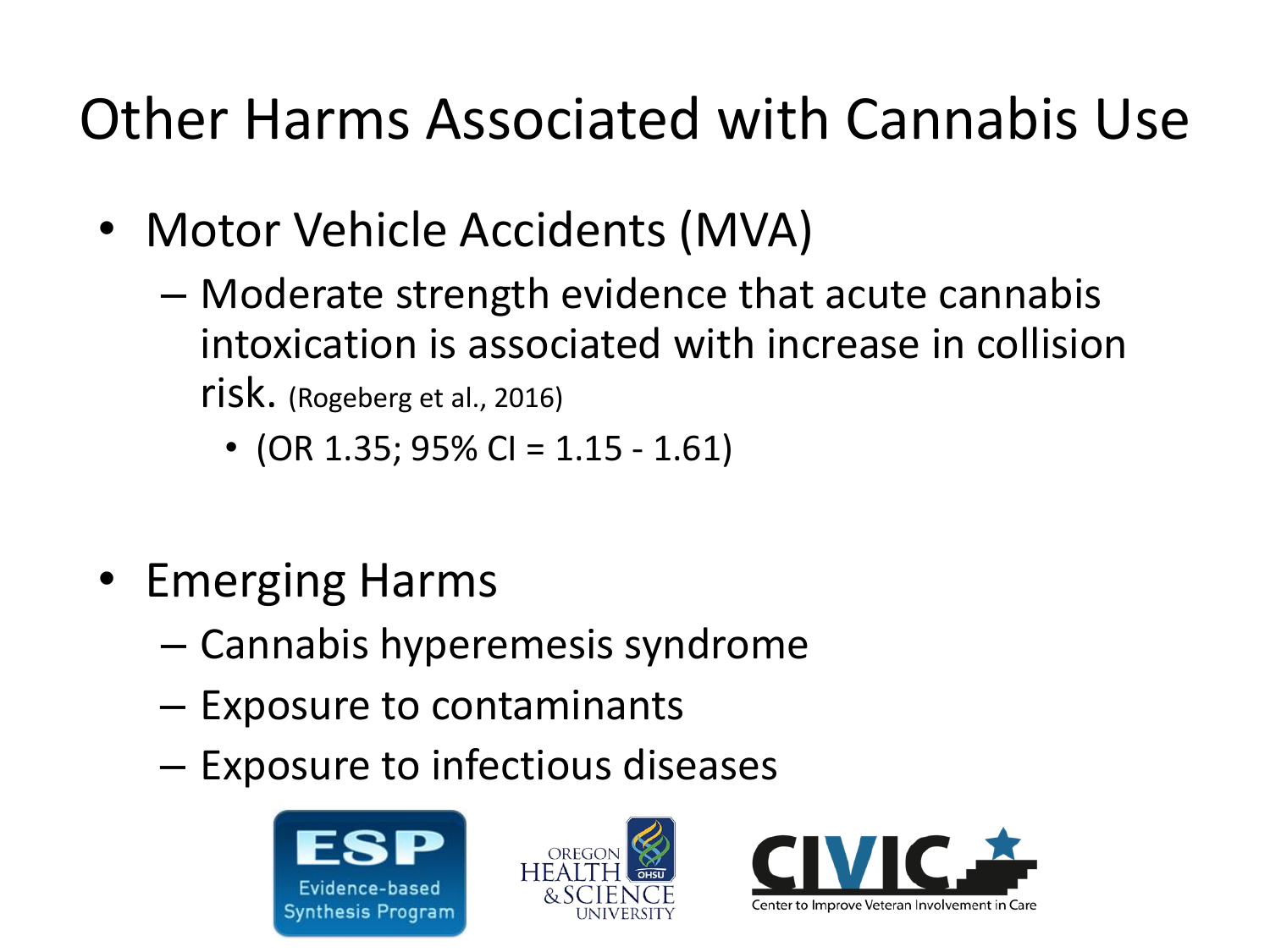# Summary: Chronic Pain

- Cannabis (nabiximols) may improve pain, spasticity, and sleep in patients with multiple sclerosis (Low SOE).
- Insufficient data on other secondary outcomes.
- Insufficient data for other chronic pain patient populations.
- Insufficient data on non-nabiximols preparations or other routes of administration for pain.





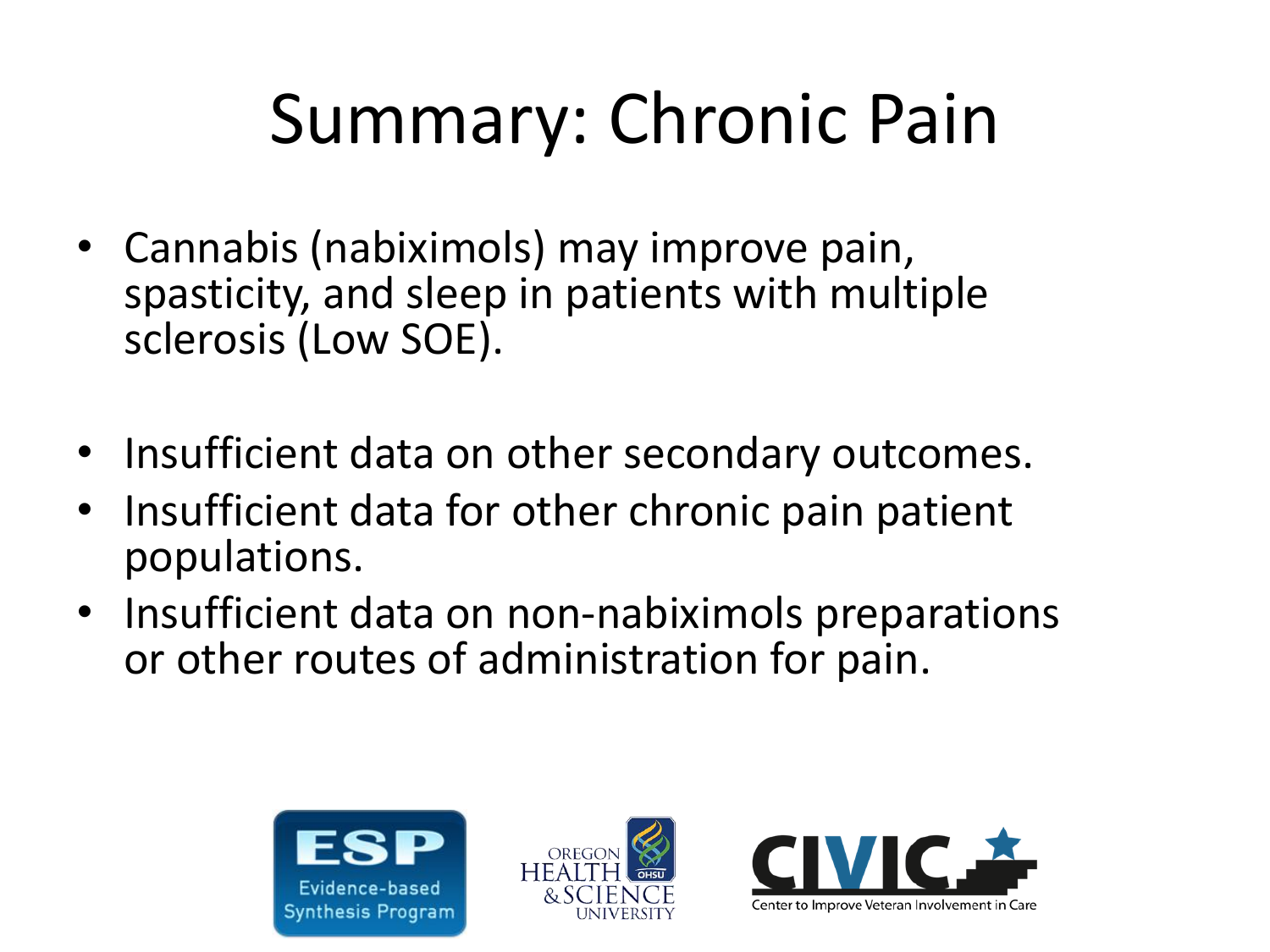# Summary: PTSD

- Insufficient evidence from two observational studies to draw conclusions about the effectiveness of cannabis in patients with PTSD
- 7 ongoing studies of cannabis to treat PTSD
- • No studies of harms of cannabis in patients with PTSD
- Increased risk of some harms in a general population that are potentially relevant for patients with PTSD including cognitive functioning and mental health effects





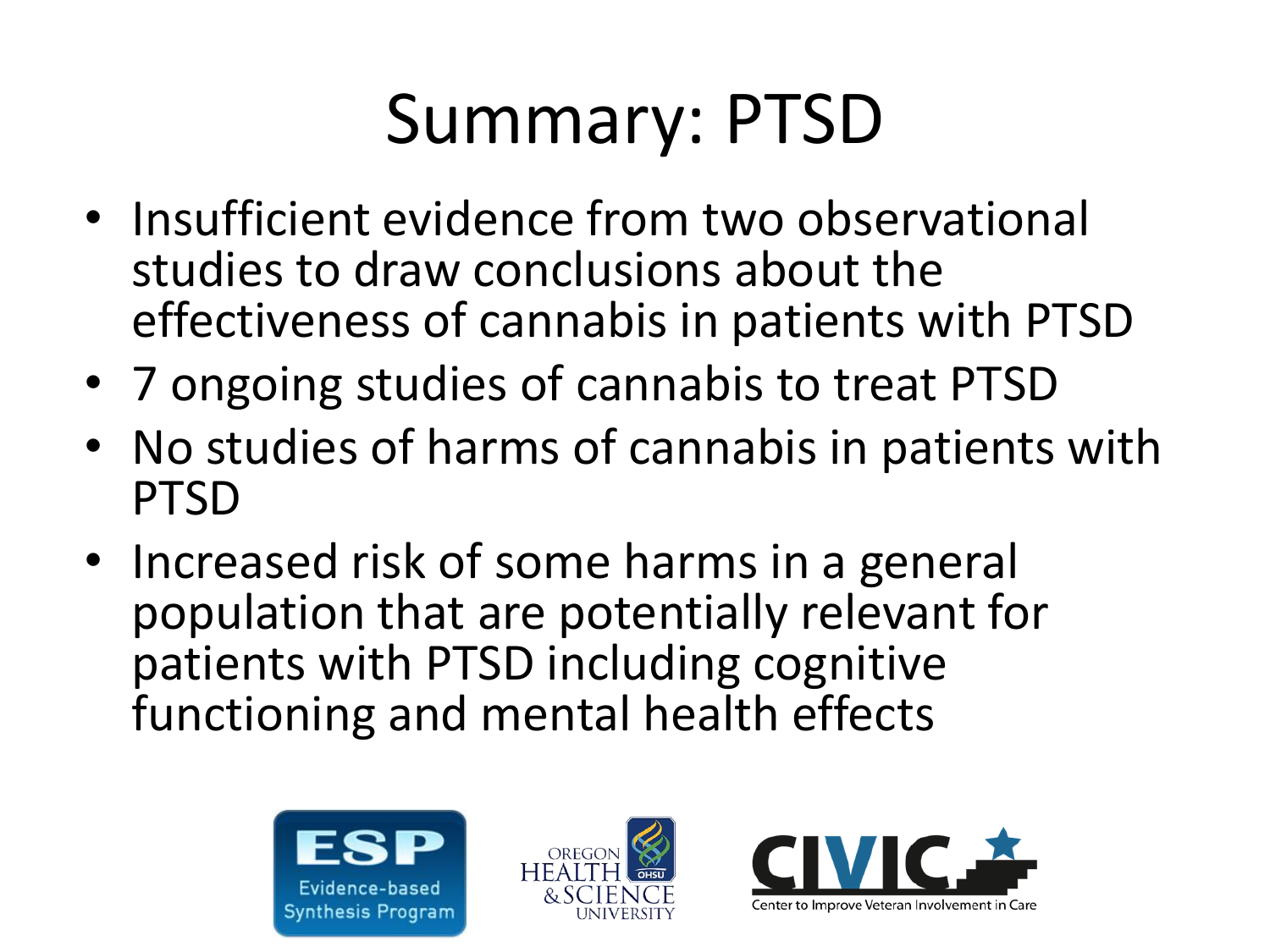# Summary: Harms

- Cannabis use may be associated with:
	- Increased risk of mental health adverse effects in a general population.
		- Psychosis, mania, suicide related behaviors
	- Strength of evidence on its long term and physical effects is low and inconsistent.





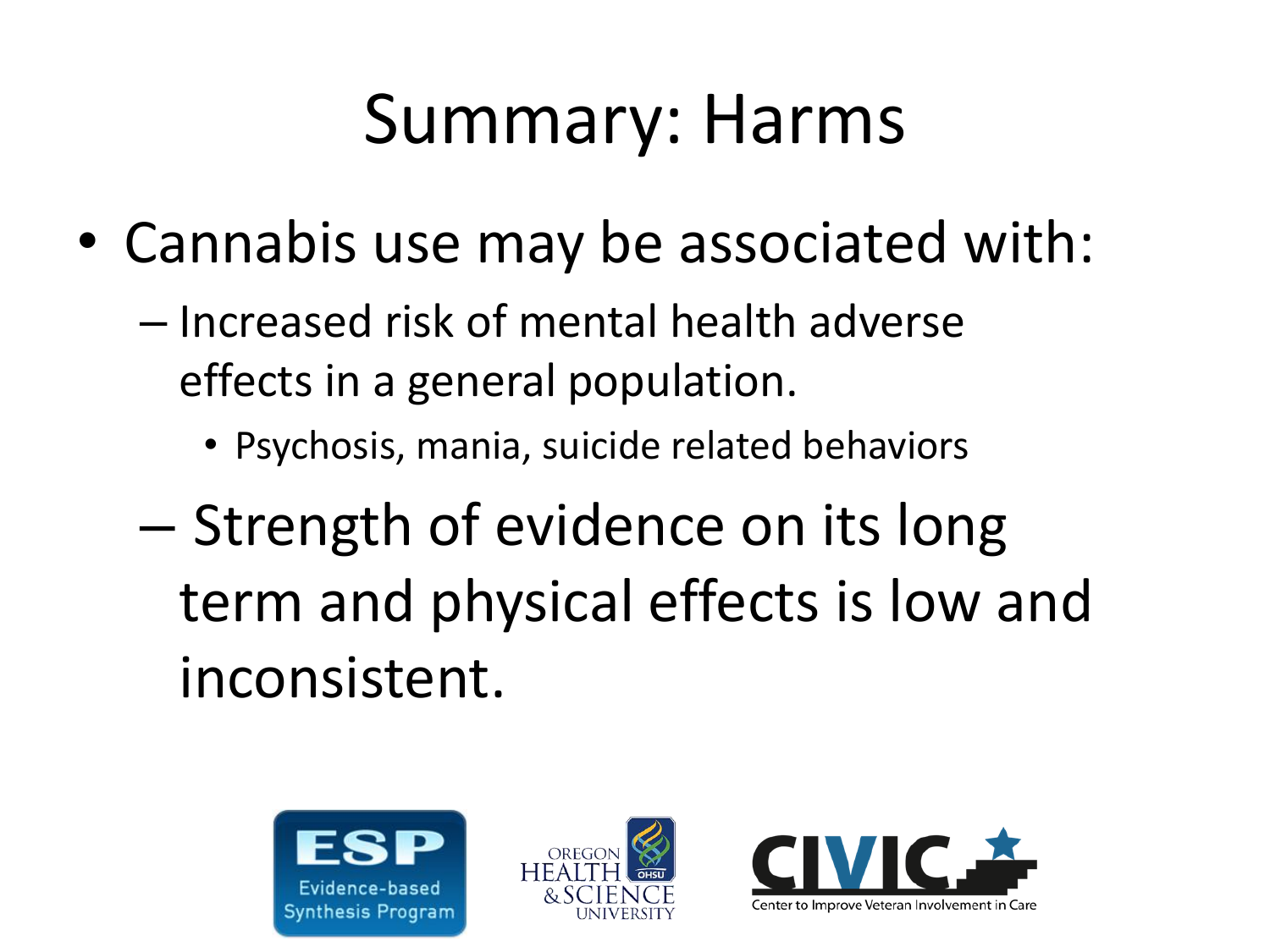# Limitations

- OF EVIDENCE BASE:
	- Few methodologically rigorous trials.
	- Limited or no trials available on musculoskeletal pain, cancer pain, and other pain conditions.
	- Cannabis formulations studied in trials may not reflect what is available in dispensaries.
	- Applicability to heavy users or older, chronically ill populations is limited.
	- Short follow-up duration.
- OF OUR SYSTEMATIC REVIEW:
	- Relied on existing high quality systematic reviews when available.
	- Excluded studies of synthetic, prescription cannabinoids.





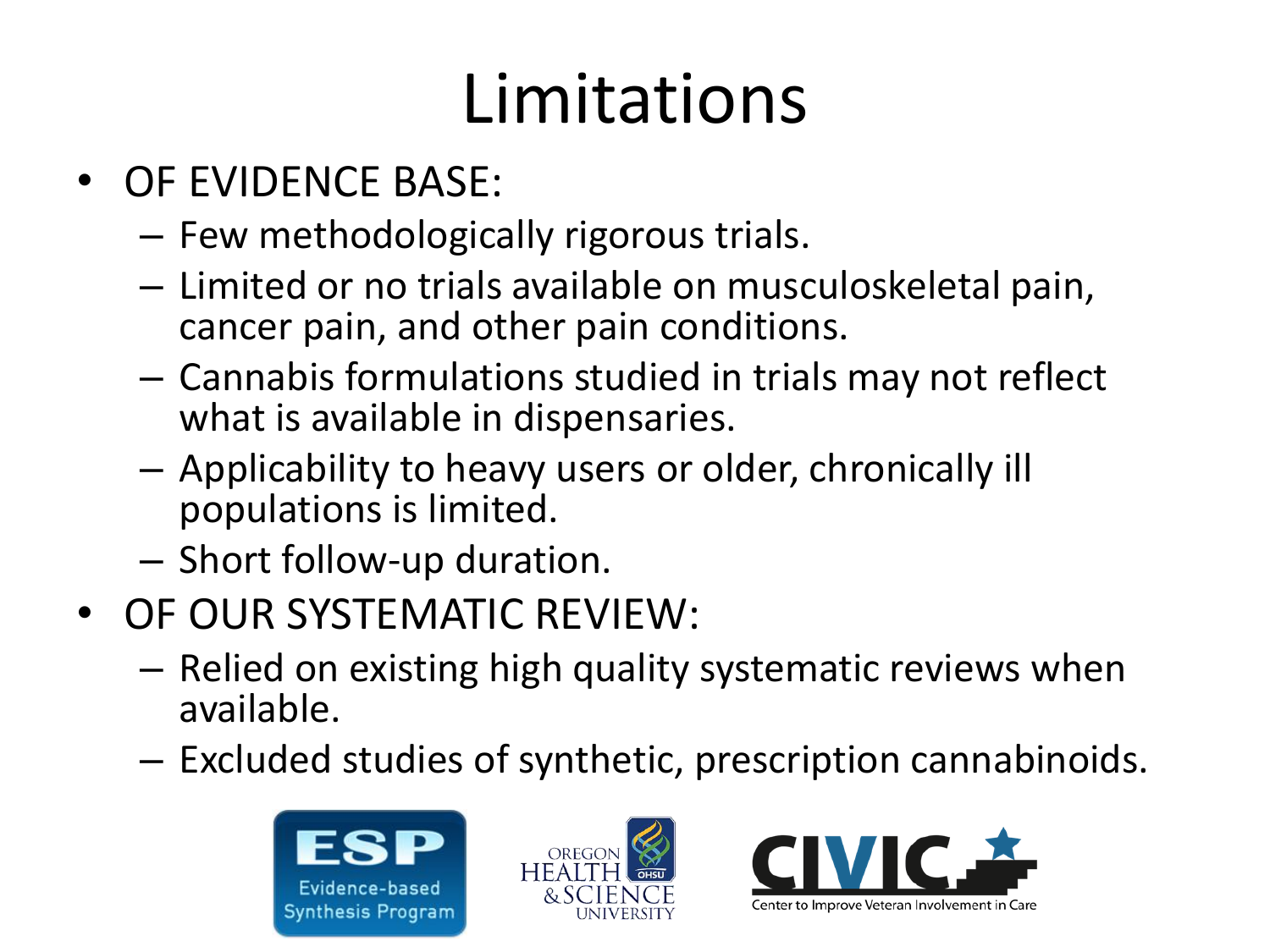# Discussion

- Recent cannabis related reviews
- Evidence-based treatment for chronic pain
	- Considerations related to cannabis use and opioid epidemic
- Cannabis Use Disorder diagnosis and treatment
- Evidence-based treatment for PTSD
	- Considerations related to the possibility of mental health and cognitive functioning adverse effects
	- Weighing risks and benefits with patients and discussing alternative evidence-based options





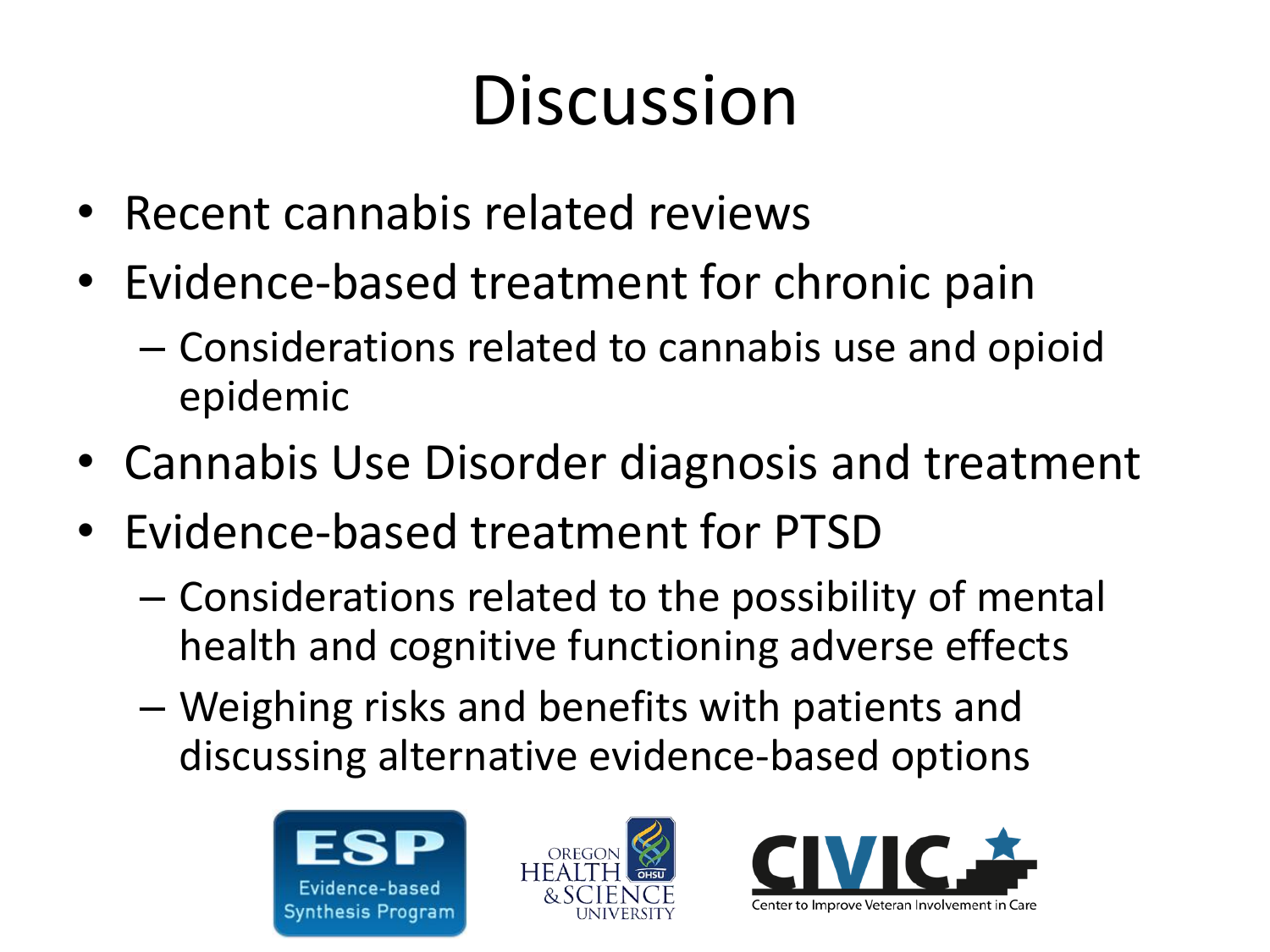### Other Recent Reviews

- Recent systematic reviews:
	- Non-significant trend towards benefit of pain reduction (low to moderate SOE) (Whiting et al., 2015)
	- Insufficient to low SOE for benefit (Butler et al., 2015)
- National Academies of Science, Engineering, and Medicine
	- "There is substantial evidence that cannabis is effective for the treatment of chronic pain in adults."





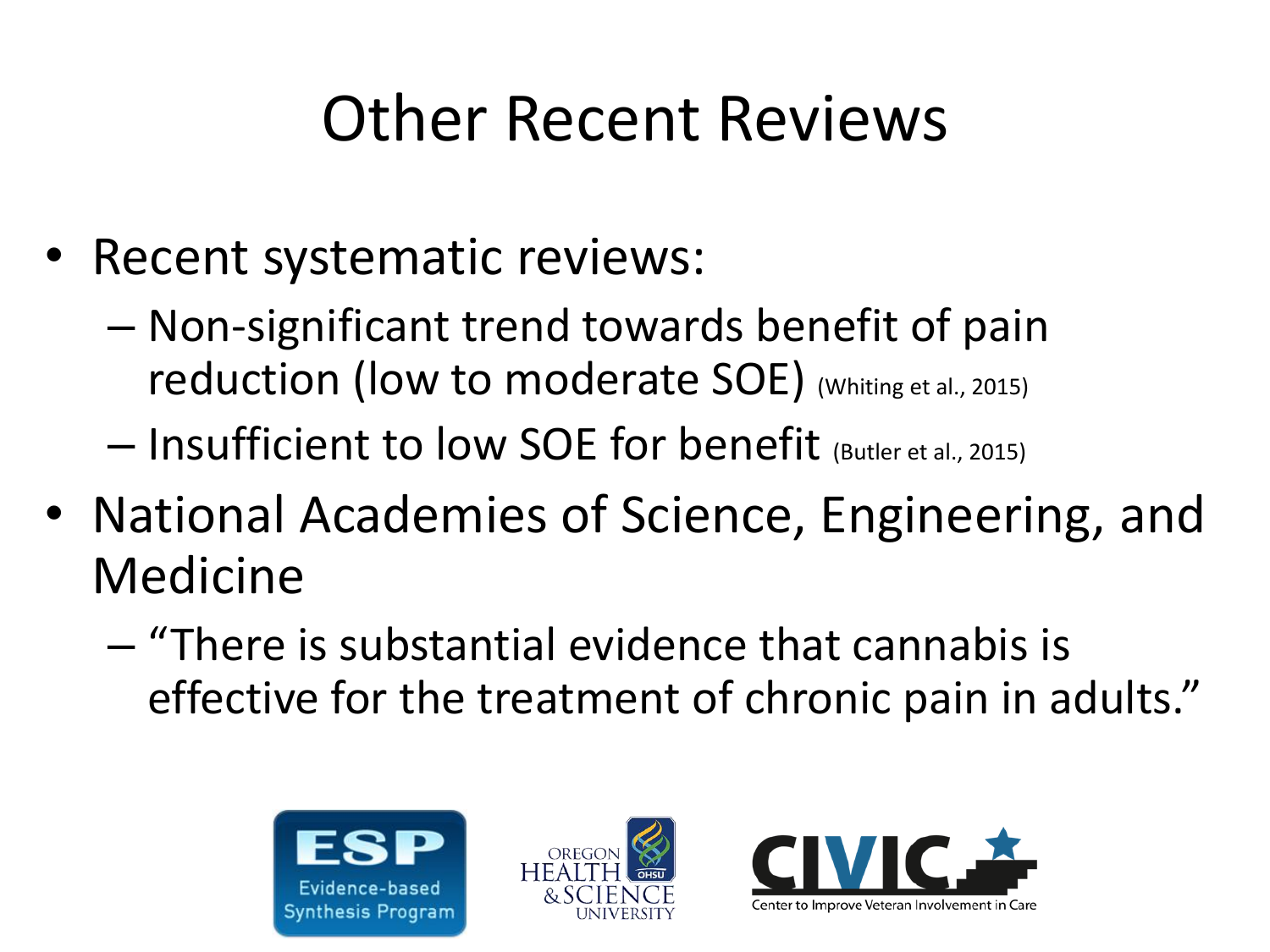# Chronic Pain Treatment

- Effective non-pharmacologic therapies: exercise, cognitive behavioral therapy (CBT), interventional procedures
- Effective non-opioid medications: acetaminophen, nonsteroidal anti-inflammatory drugs (NSAIDs), anticonvulsants, antidepressants

(Dowell et al., 2016)





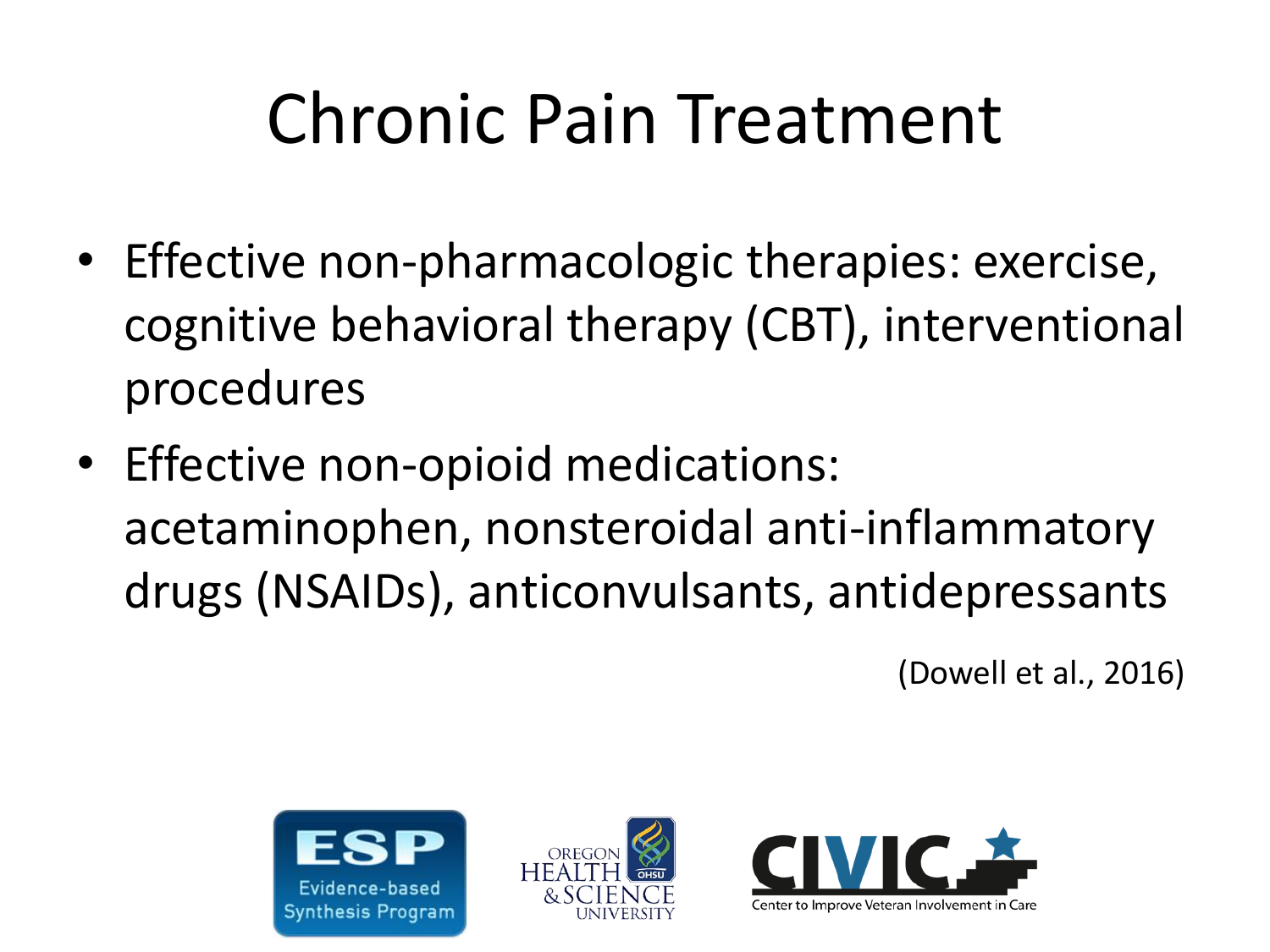### Clinical Practice Recommendations

PUBLISHED B'

**FI SEVIER** 





The Journal of Pain, Vol 17, No 6 (June), 2016: pp 654-668 Available online at www.jpain.org and www.sciencedirect.com

#### Focus Article

#### Cannabis in Pain Treatment: Clinical and Research Considerations

Seddon R. Savage, \*<sup>,†</sup> Alfonso Romero-Sandoval,<sup>‡</sup> Michael Schatman, <sup>§</sup> Mark Wallace, Gilbert Fanciullo, \* Bill McCarberg, I and Mark Ware

\*Geisel School of Medicine at Dartmouth, Hanover, New Hampshire.

<sup>†</sup>Silver Hill Hospital, New Canaan, Connecticut.

<sup>‡</sup>Presbyterian College School of Pharmacy, Clinton, North Carolina.

<sup>§</sup>U.S. Pain Foundation, Bellevue, Washington and Middletown, Connecticut.

<sup>1</sup>University of California San Diego School of Medicine, La Jolla, California.

"McGill University Faculty of Medicine, Montreal, Quebec, Canada.





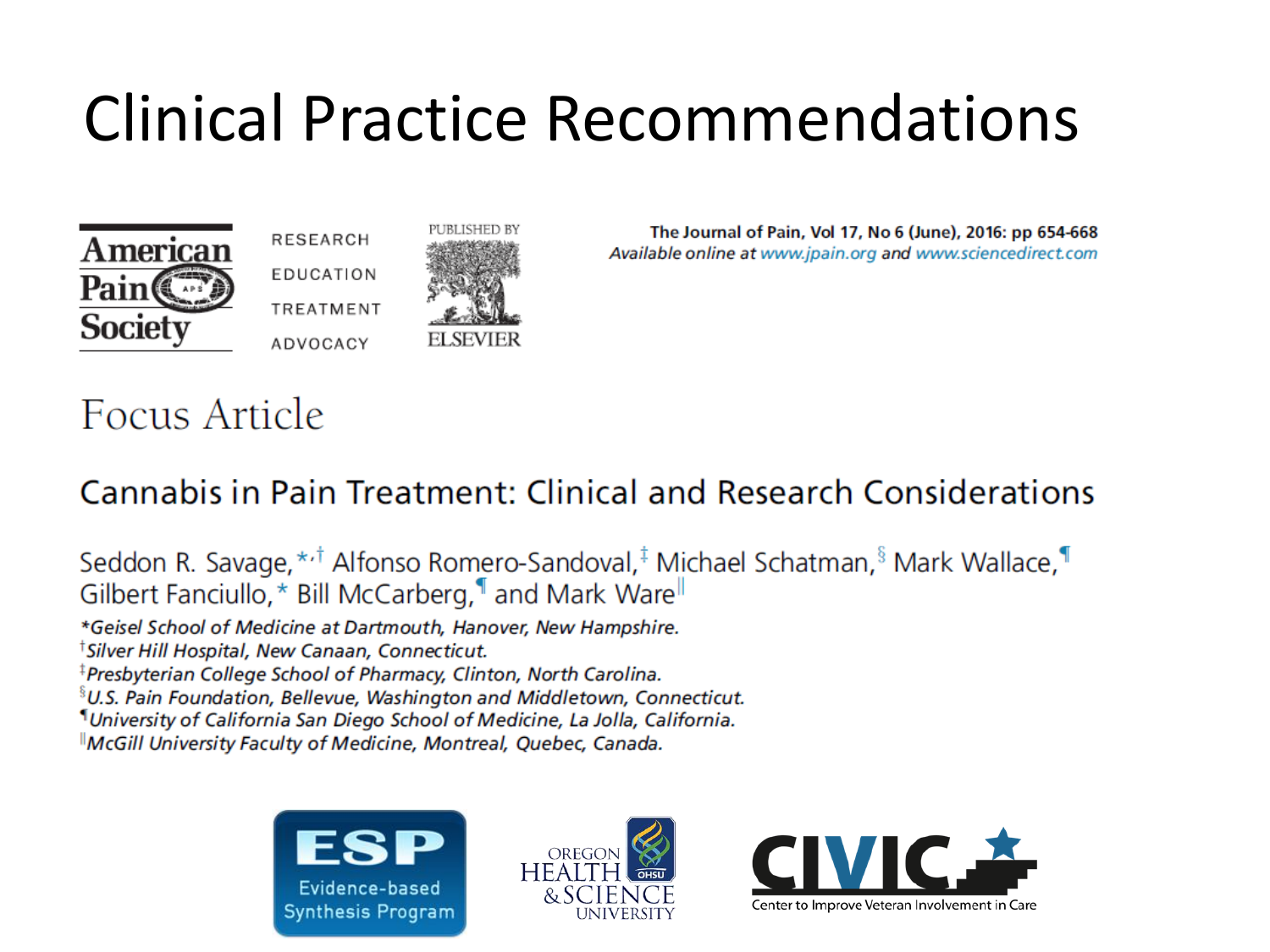### Clinical Practice Recommendations for Pain

- Awareness of federal, state, and institutional policies and laws.
- Establish goals of care for cannabis use.
- • Screen for signs of misuse, abuse, and addiction.
- Counsel patients on harms and risks.
- Advise on routes of administration.
- Continually monitor cannabis use/utility, functional status, symptom severity, and use of other medications/substances.
	- Consider use of urine drug tests.
- Monitor for other harms (i.e. MVA, falls).
- Advise on discontinuation or referral to substance use treatment. Savage et al., 2016





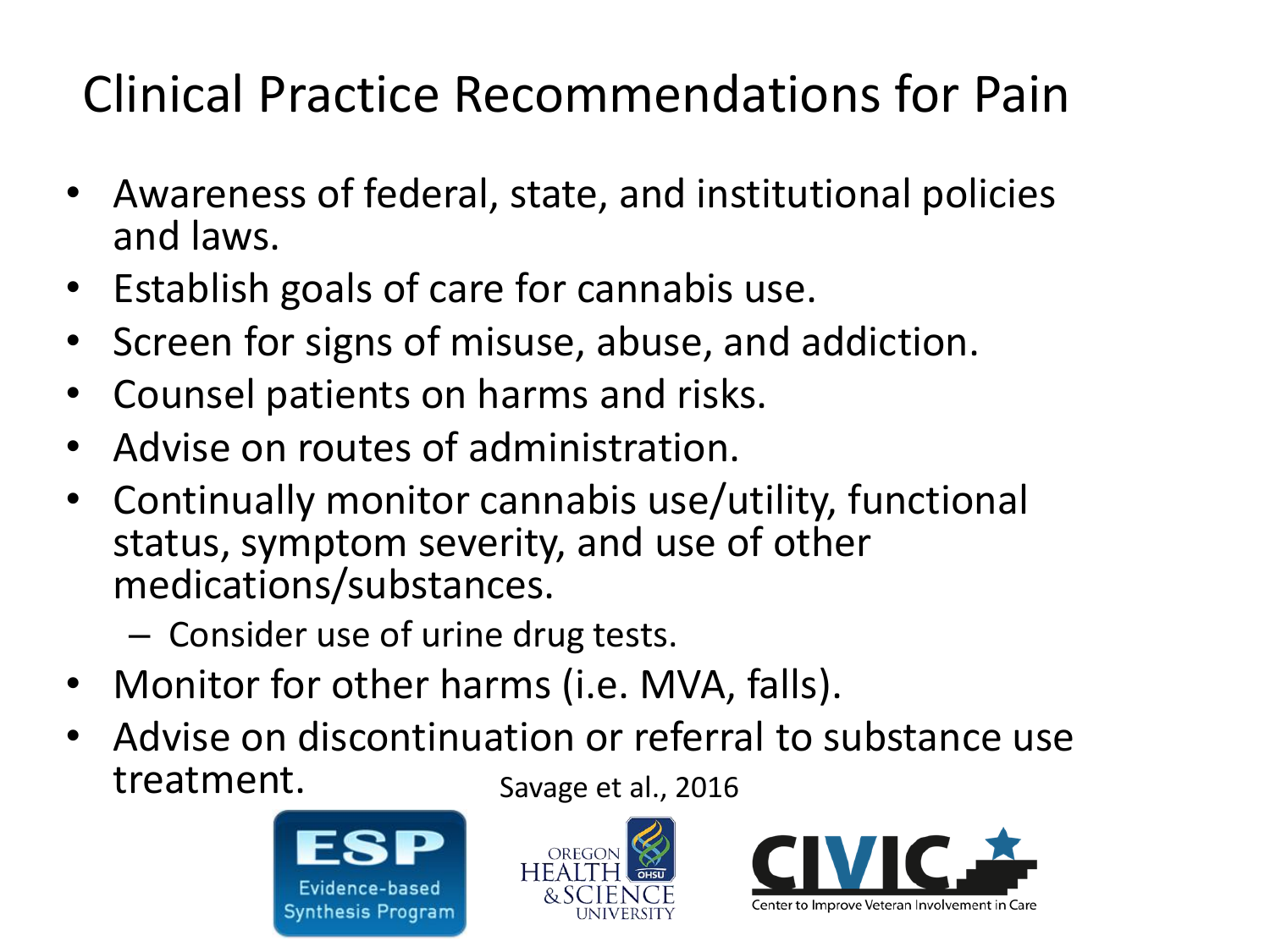### Cannabis Use Disorder

- DSM 5 Criteria for Cannabis Use Disorder (CUD)
- CUD treatment
	- –No FDA approved medications to treat CUD
	- Contingency Management, Motivational Enhancement Therapy, Cognitive Behavioral Therapy





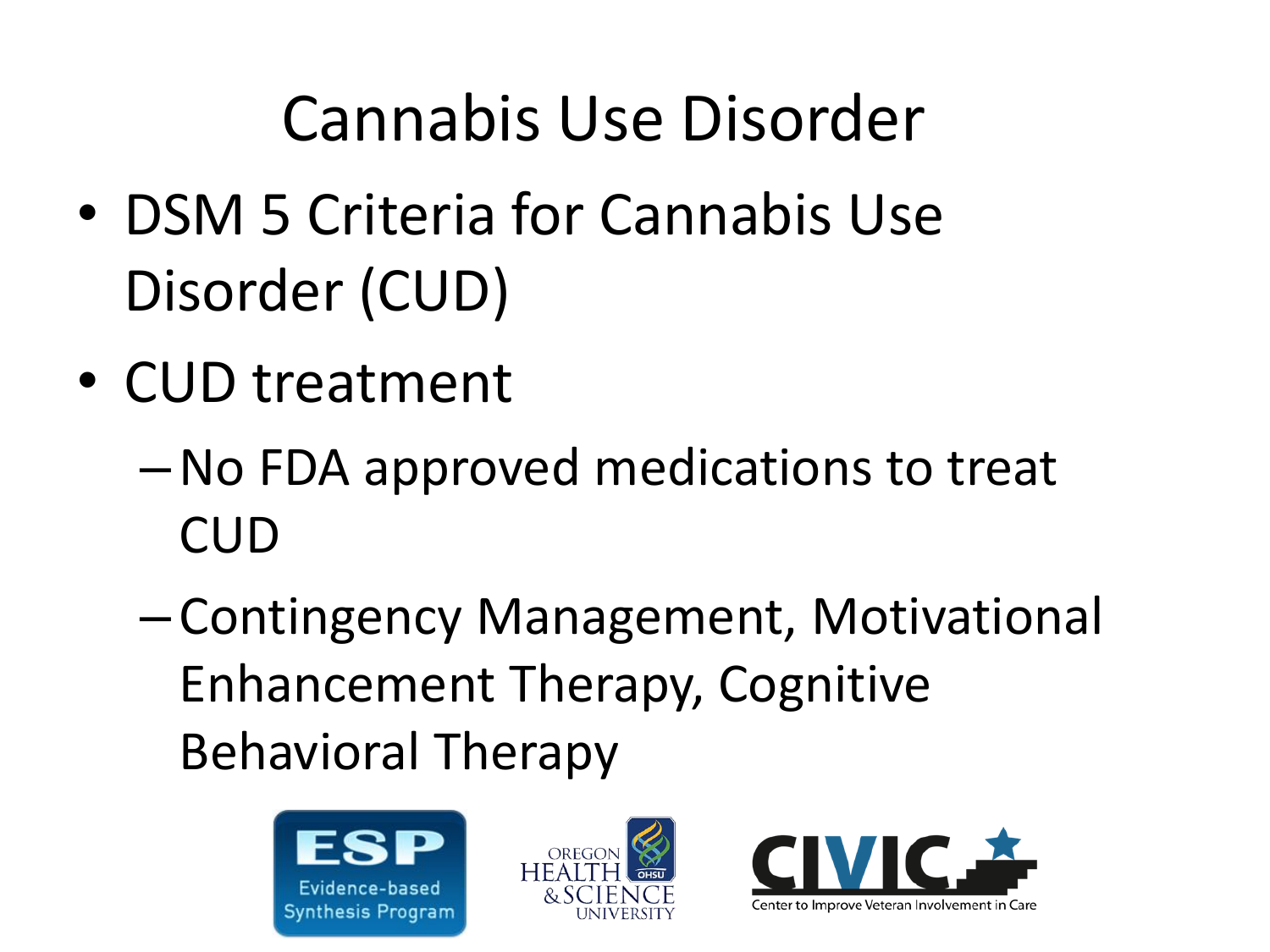# PTSD Treatment Considerations

- Possible harms of cannabis use particularly salient for patients with PTSD
- Other evidence-based treatments for PTSD – VA/DoD Clinical Practice Guideline for PTSD
- Patient and provider resources available at the National Center for PTSD website: <https://www.ptsd.va.gov/>
- Currently, the evidence base is insufficient





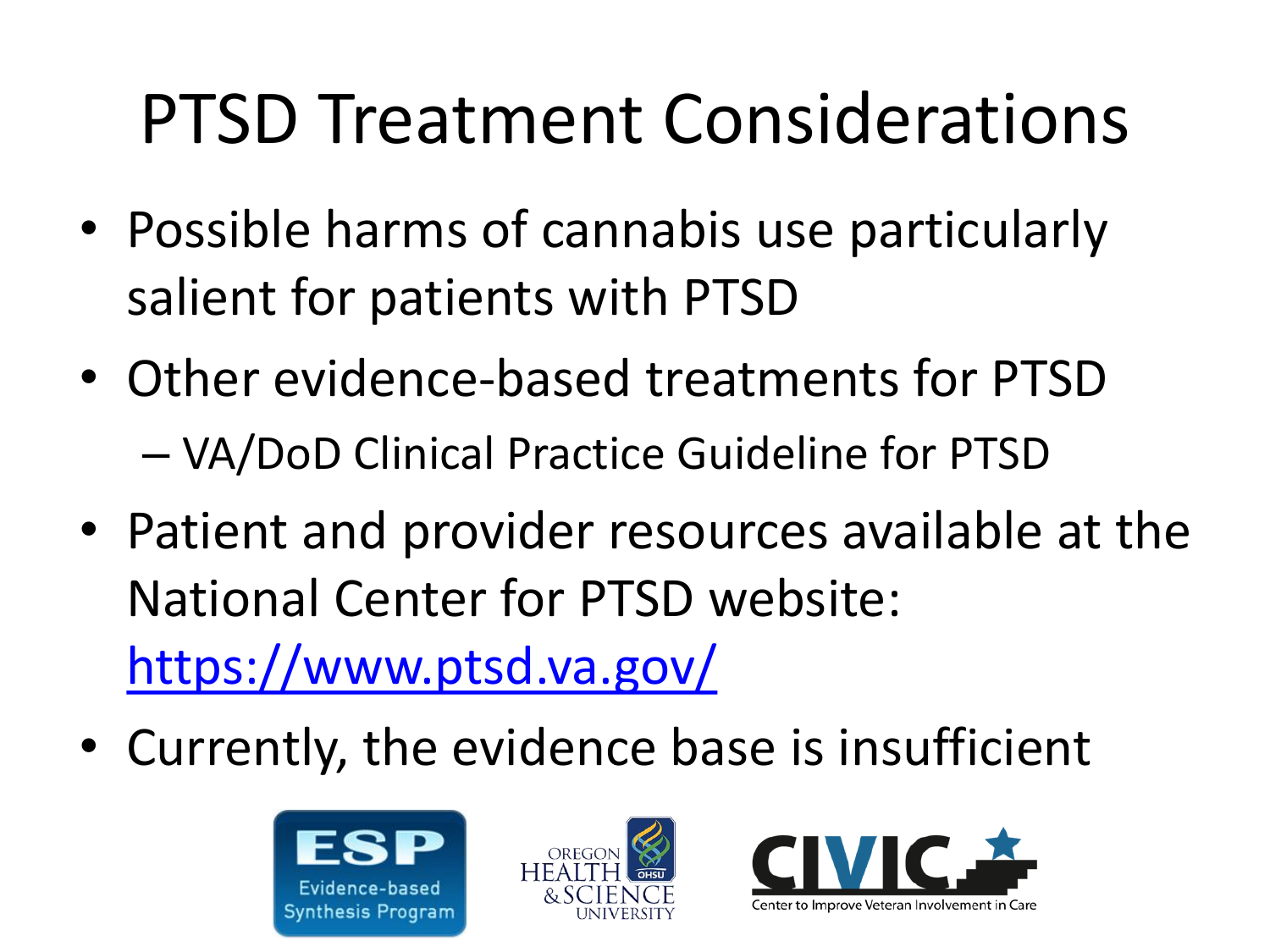# Discussants

- Karen Drexler, MD, Deputy National Mental Health Program Director
- Paula Schnurr, PhD, Executive Director of the National Center for PTSD
- John Williams, MD, Director of the Durham VA ESP